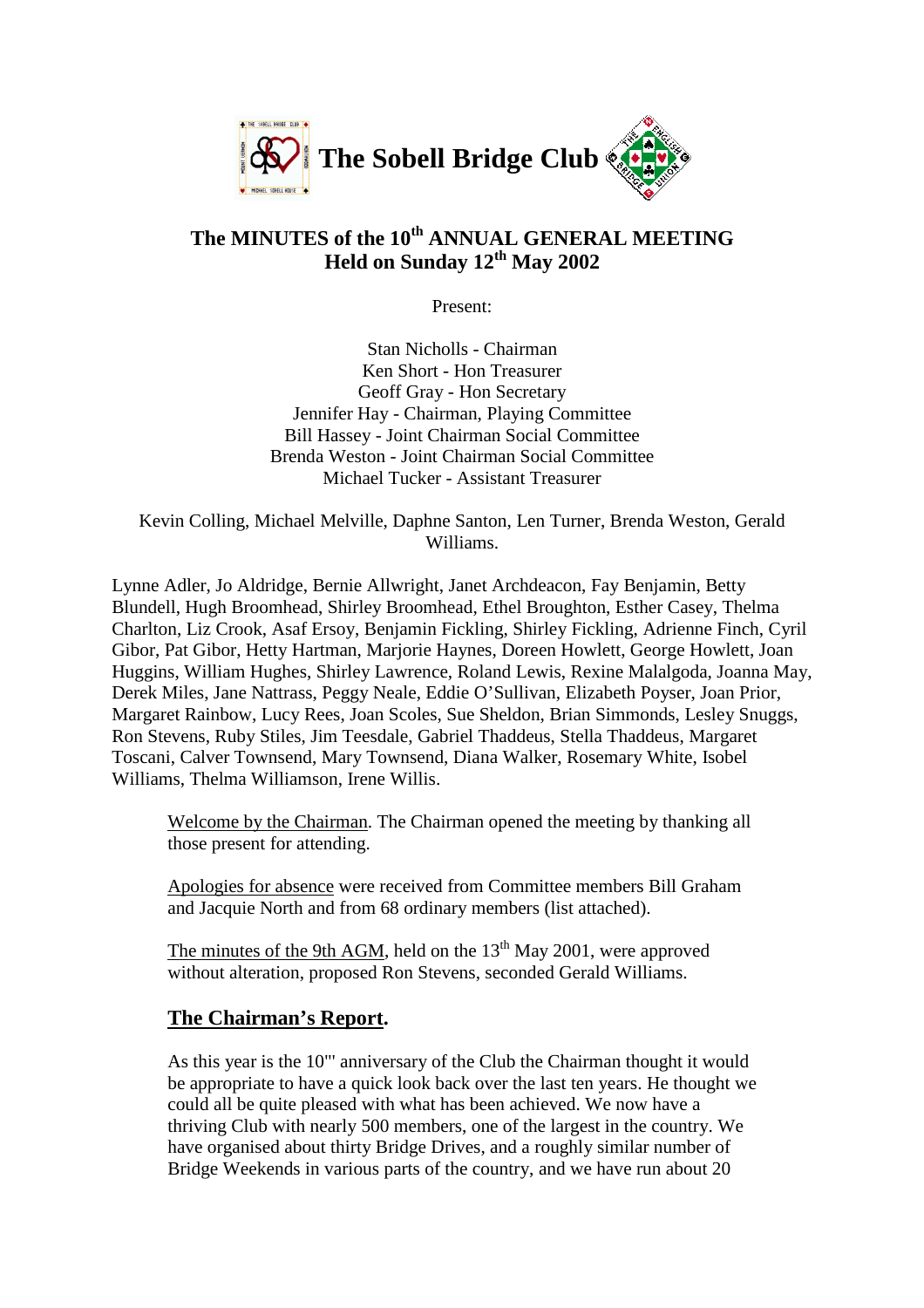courses for beginners as well as others for improvers during the last 10 years.

The Chairman supposed that "achievement" was not really quite the right word because when the Club was set up, they didn't actually set out to achieve anything very much. They started with about 12 members, and simply wanted to run a small social club where bridge was played in a friendly and informal atmosphere. They also wanted to support Michael Sobell House. They expected to do this mainly by providing a venue where relatives of the Hospice patients could meet, and by raising the general awareness of the work of the Hospice. They also had the thought that we might eventually be able to make a small but worthwhile financial contribution to the Hospice.

As things have turned out we have made quite a significant contribution. Almost £250,000 has been donated to the Friends of Michael Sobell House since the Club started. And the Chairman believed we have also managed to maintain a friendly atmosphere, and we are very proud of this. So, on behalf of the committee, the Chairman thanked all of our members for their support over the last 10 years.

None of this could have been done without a good deal of hard work by a lot of people. The Chairman singled out just three. First of all the late Charles Buszard. He was our first Secretary. We would not have had a Club at all without his enthusiasm, vision and drive. Secondly Ken Short who has been our hard working Treasurer ever since the Club started, and thirdly Geoff Gray who eventually took over the quite onerous and somewhat thankless job of Club Secretary. There are another 50 or so names the Chairman could and perhaps should have mentioned, but he didn't want to prolong the proceedings unnecessarily. They know who they are, so the Chairman said "thank you all."

There was just one other name the Chairman had to mention - Len Turner. His title is Liaison Officer (retired) and he also looks after the interests of the Rubber Bridge players. But in practice he has done much more than that. The Chairman has relied very heavily on his wisdom, enthusiasm and hard work behind the scenes for many years and will be very sorry when he eventually takes a well-earned rest.

Looking to the future, we have reached our maximum capacity in the existing premises. We are now getting around 20 tables fairly regularly in the Olwen Bettesworth Hall, and over a dozen in the Michael Sobell House premises. The Friday afternoon sessions in Rickmansworth are still well attended. We are still negotiating with the Northwood Cricket Club in the hope that we can build with them a suitable Clubhouse and our Buildings Secretary will be reporting on this. The Chairman said that our aim to acquire our own premises has always been supported by the Friends of Michael Sobell House and they are prepared to help us financially if the scheme with the Cricket Club goes ahead. They have now opened a new reserve fund, called the Sobell Bridge Club Development Fund, into which the funds they were holding as our building reserve have been transferred. The fund now stands at £160,000, which can be made available to the Bridge Club if the scheme with the Cricket Club goes ahead. The Chairman thanked the Friends for their very generous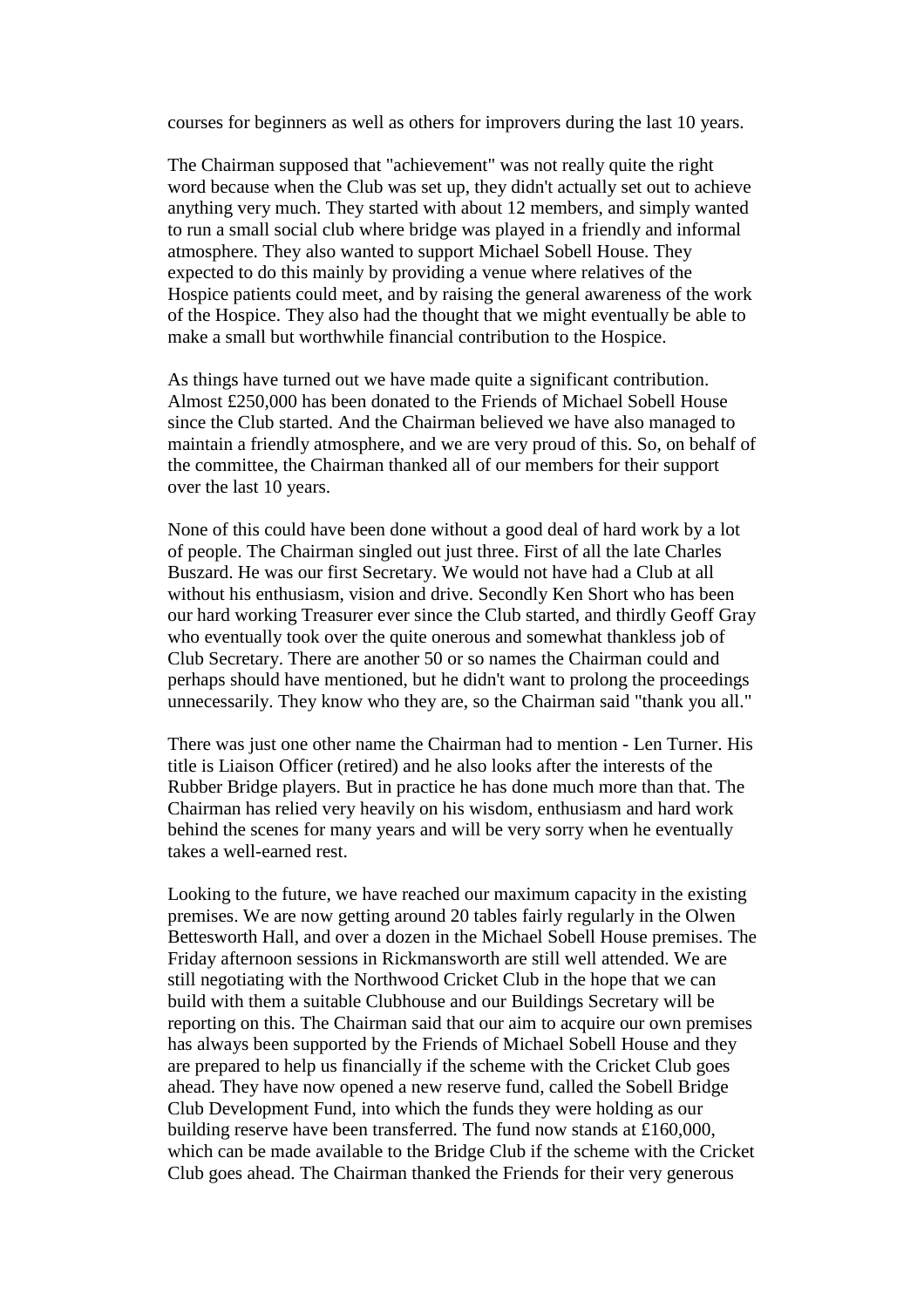support of our aims over the years.

Finally, to celebrate our anniversary, we have decided to hold a Teams-of-Four Duplicate bridge event here in Michael Sobell House on Saturday 6th July The Chairman hoped it will be well supported.

### **The Hon Secretary's Report.**

The Secretary said that the Club now has 486 members; this is 3 more than this time last year, so things are stable. This was probably just as well considering how busy some of our playing sessions have become.

Given that it is the Club's  $10<sup>th</sup>$  anniversary, the Secretary had done some checking on the Club's history. The Club started with a group of 12, and had grown to 52 members at the end of the first year, when membership was temporarily closed. The Secretary noted that 30 of the original 52 are still with the Club. By the AGM 5 years ago, the Club had grown to 370 members, and again over 200 of our current members have been with the Club at least 5 years.

The Secretary pointed out that during the ten years the Club has only had one Chairman, Stan Nicholls. Given what the Club started from, and where the Club is today, the Secretary commented that he thought the Chairman had done a good job of it.

Two highlights stood out for this last year. At the last AGM the committee asked for volunteers to take over the bridge drives. Afterwards a number of people had come forward, and the Club now has a team headed very effectively by Bill Hassey and Brenda Weston. All who have attended the drives they organised have been impressed by the dedication and professional attitude they have put in to the job, and the Secretary thanked them on behalf of the committee.

The other highlight was the Marathon. This turned out to be a marvellous idea, must successfully implemented by Liz Crook and Fenny Lough. The Secretary said he ended up playing for 10 hours, it wasn't meant to be that long, but the food was so good. The Secretary also discovered afterwards that it demonstrated how the press could get things so wrong sometimes. The article in the Watford Observer had an inaccuracy and the Secretary took this opportunity to put the record straight. The last two paragraphs read: -

'Although there were prizes for highest score and a slam prize, the prize that arose the most excitement was a fluffy toy dog passed around to any player who took a trick with a two. One lady became so attached to it, Liz gave it as a going home present, and donated a fluffy cow for the rest of the contest.'

The Secretary explained that he was that lady.

The Secretary concluded by thanking all those who had helped to run the Club during the past year and the past ten years.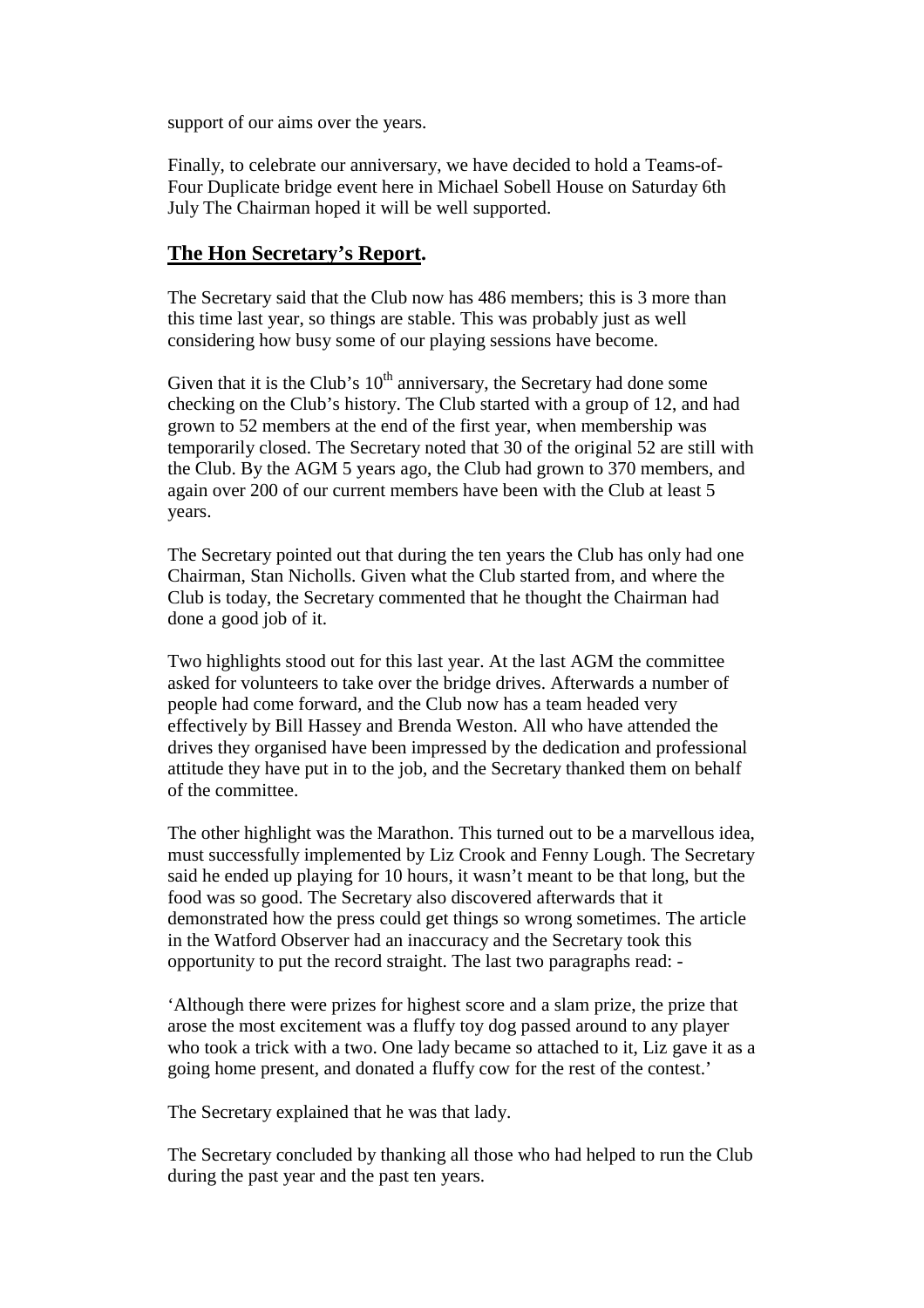At this point, a cheque for £1100, from the proceeds of the Marathon, was presented by Liz Crook to Diana Walker, Chairman of the Friends of Michael Sobell House.

### **Report by the Chairman of the Building Committee.**

The Building Secretary had prepared a report in advance and this was read to the meeting by Len Turner: -

'Family commitments in Houston mean that once again I cannot attend the next committee meeting and the AGM. My report last year started with the assumption that we need to find new accommodation for the club if we wish to continue to flourish and maintain our support for the hospice. I believe that this remains our primary objective and with that in mind the committee and the AGM agreed to the Building Sub-Committee's recommendations for the way forward after consideration of a number of alternative arrangements and taking into account the increasing but tolerable difficulties at the Sobell unit and the OB Hall.

Since then and in summary, the recommendation that the club should open formal discussions with the Northwood Cricket Club (NCC) has been followed up and progress has been made. But before I report on those discussions it may be useful to remind ourselves what was agreed last year. The detailed recommendations adopted were that we should: -

> a) urgently pursue the concept of shared accommodation with the **NCC**

b) establish a small working group that includes Chairman, Treasurer, Secretary of the club and the Chairman of the Building Sub-Committee to

> i  $\lambda$

a c h i e v e

t h e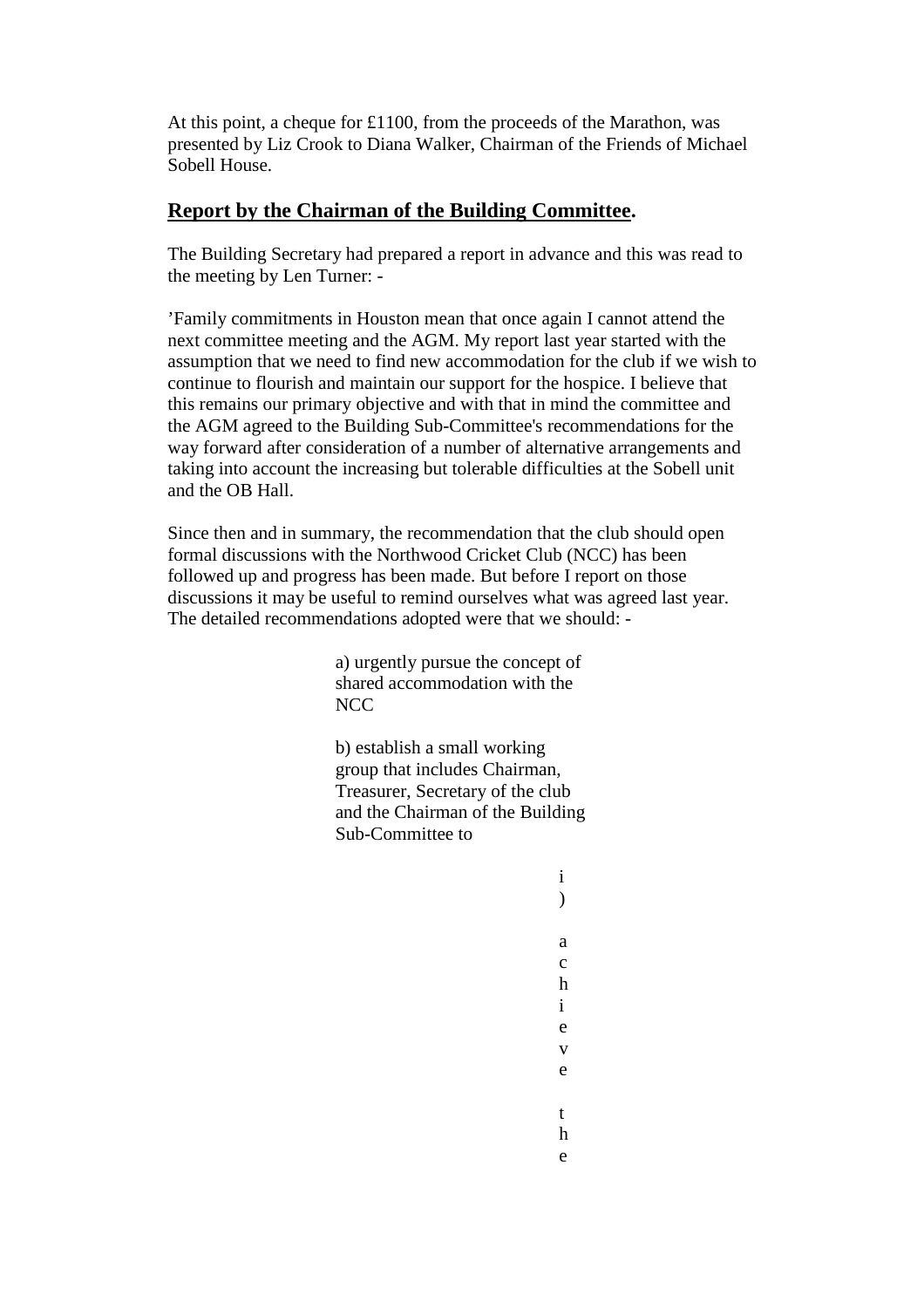$\begin{array}{c} b \\ e \end{array}$  $\overline{s}$  $\mathbf{t}$  $\frac{f}{i}$  $\mathbf{n}$  $\mathbf{a}$  $\frac{n}{c}$  $\frac{1}{i}$  $\bf{l}$  $\mathbf{t}$  $\mathbf{e}$  $\mathbf{r}$  $\mathbf{m}$  $\mathbf{s}$  $\mathbf f$  $\overline{0}$  $\mathbf{r}$  $\mathbf{t}$  $\frac{h}{e}$  $\frac{c}{1}$  $\begin{matrix} u \\ b \end{matrix}$  $\begin{pmatrix} i \\ i \end{pmatrix}$  $\rm e$  $\mathbf{n}$  $\mathbf{s}$  $\mathbf{u}$  $\mathbf{r}$  $\mathbf{e}$  $\frac{t}{h}$  $\mathbf{a}$ 

 $\mathbf{t}$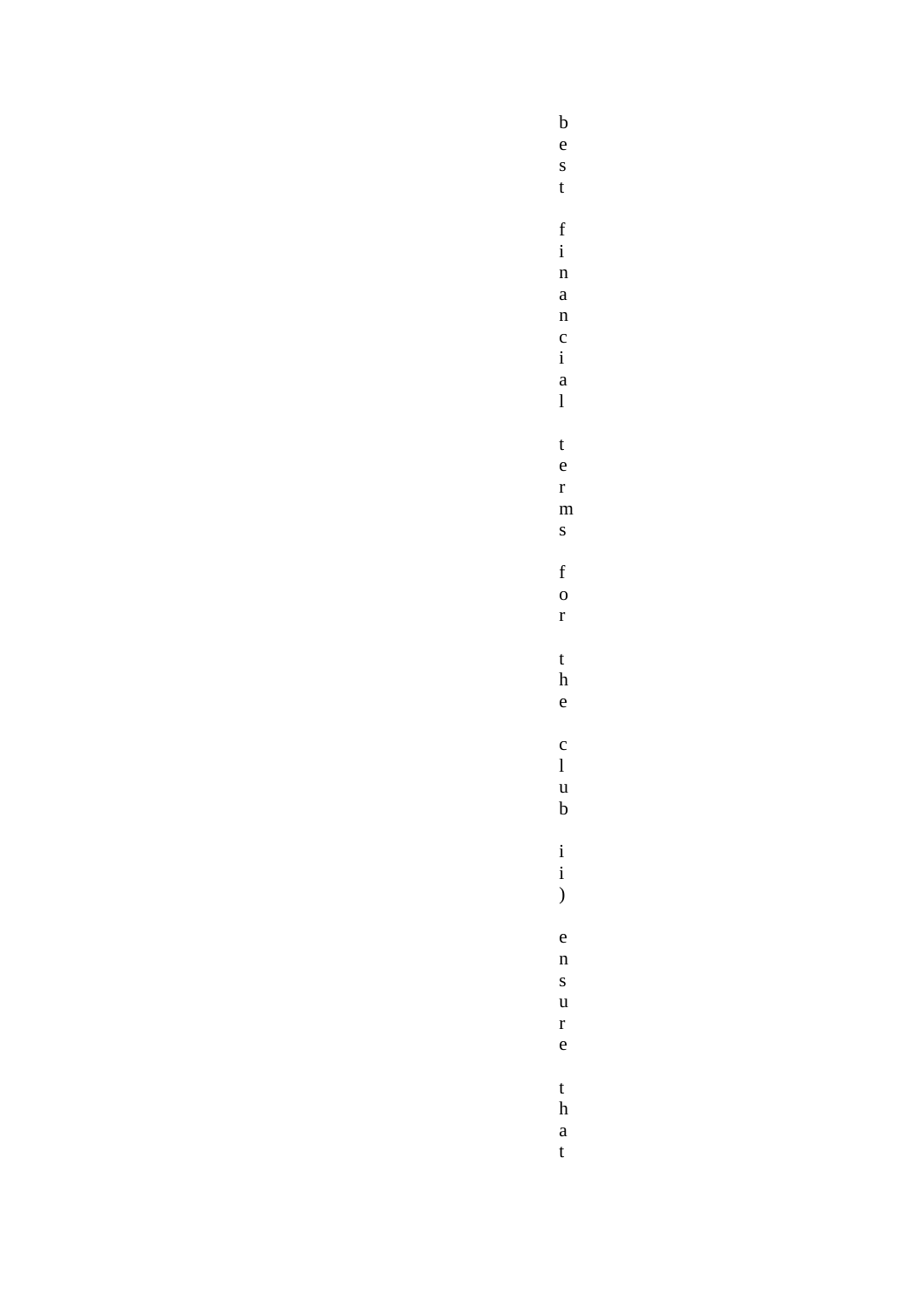$\frac{i}{n}$  $\mathbf{a}$  $\mathbf{n}$  $\mathbf{y}$  $\mathbf{a}$  $\begin{array}{c} g \\ r \\ e \end{array}$  $\mathbf{e}$  $\mathbf{m}$  $\mathbf{e}$  $\mathbf{n}$  $\mathfrak{t}$  $\mathbf{r}$  $\mathbf{e}$  $\mathbf{a}$  $\frac{c}{h}$  $\frac{e}{d}$  $\mathbf{W}$  $\frac{1}{t}$  $\boldsymbol{\rm h}$  $\frac{t}{h}$  $\begin{array}{c} \text{N} \\ \text{C} \\ \text{C} \end{array}$  $\mathbf{t}$  $\frac{1}{e}$  $\frac{1}{e}$  $\begin{bmatrix} g \\ a \\ 1 \end{bmatrix}$  $\begin{matrix} p \\ o \end{matrix}$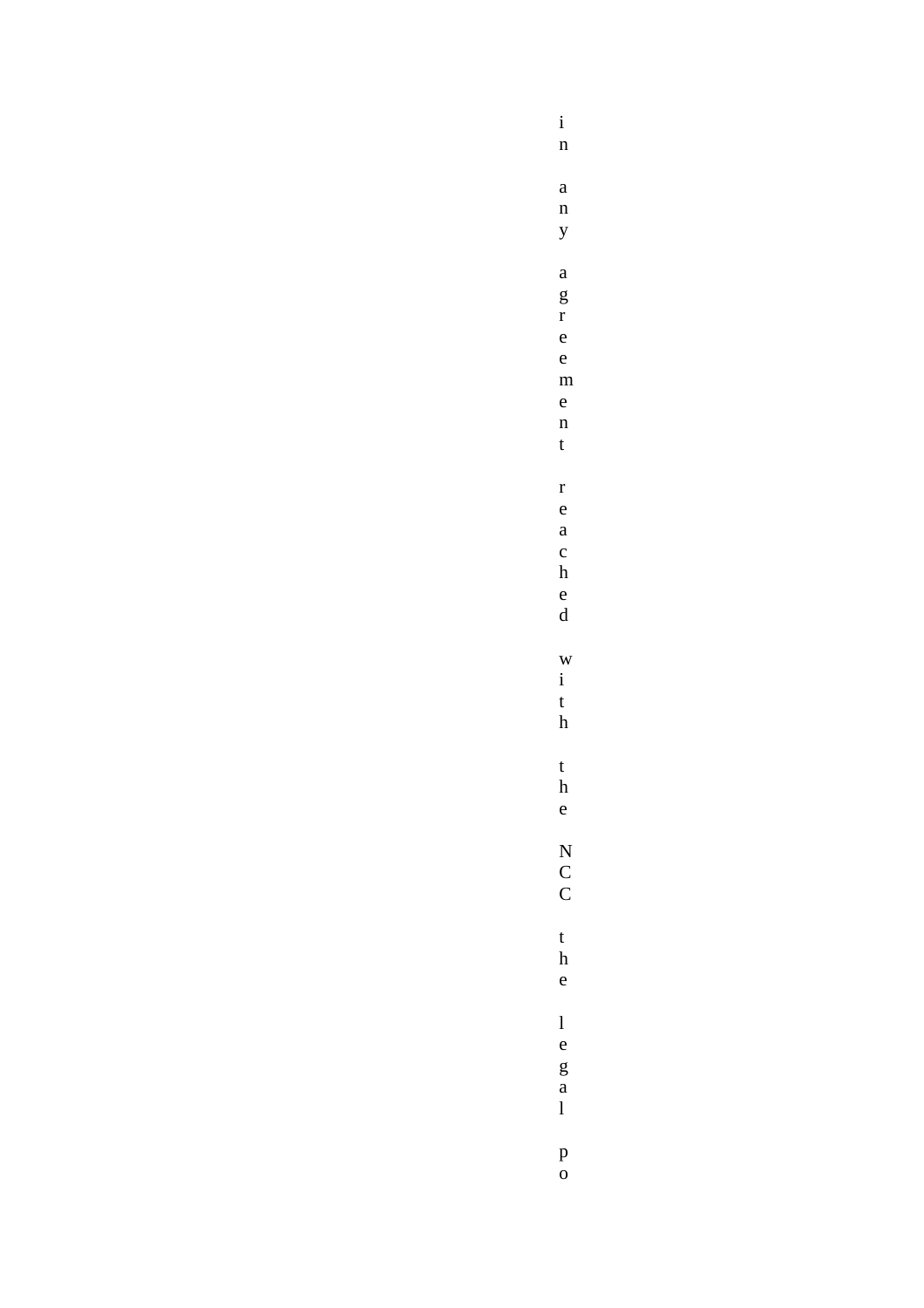$\frac{s}{i}$  $\mathbf{t}$  $\mathbf{i}$  $\mathbf{o}$  $\mathbf{n}$  $\mathbf{i}$  $\mathbf{s}$  $\mathbf{i}$  $\mathbf{n}$  $\frac{t}{h}$  $\mathbf{e}$  $\mathbf b$  $\ddot{e}$  $\mathbf{s}$  $\mathbf{t}$  $\mathbf{i}$  $\frac{1}{n}$  $\mathbf{t}$  $\frac{1}{e}$  $\frac{r}{e}$  $\frac{s}{t}$  $\frac{0}{f}$  $\mathbf{t}$  $\frac{\hbar}{e}$  $\begin{array}{c} c \\ l \\ u \\ b \end{array}$  $\overline{\phantom{a}}$  $\mathbf{a}$  $\begin{matrix} n \\ d \end{matrix}$  $\frac{i}{i}$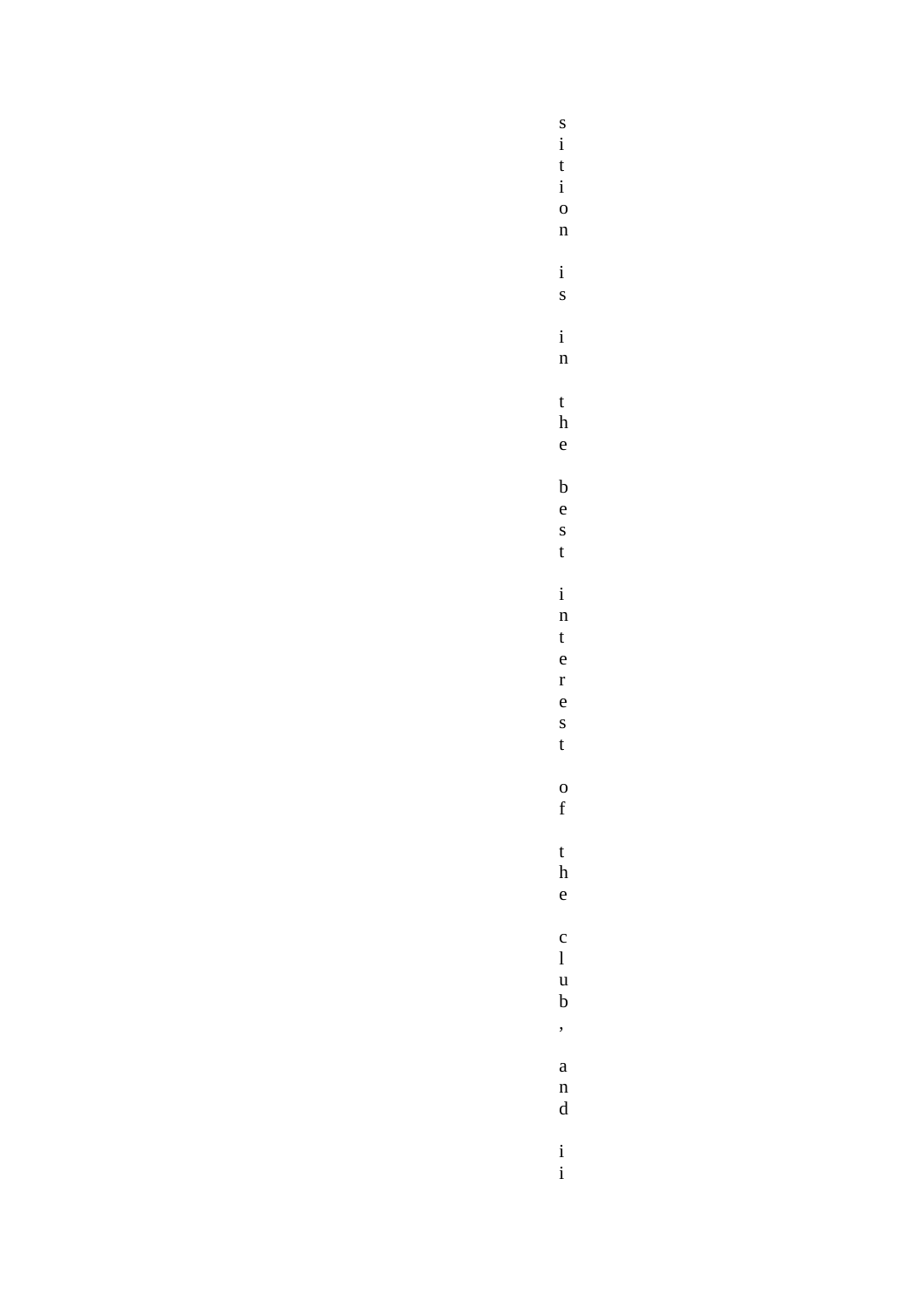$\begin{matrix} i \\ j \end{matrix}$  $\mathbf{e}$  $\frac{n}{s}$  $\frac{u}{r}$  $\mathbf{e}$  $\mathbf{t}$  $\frac{1}{e}$  $\begin{array}{c} c \\ l \\ u \\ b \end{array}$  $\begin{array}{c} r\\ i\\ g\\ h\\ t \end{array}$  $\mathbf{s}$  $\mathbf{a}$  $\mathbf{r}$  $\rm e$  $\mathbf{s}$  $\frac{e}{c}$  $\mathbf{u}$  $\frac{r}{e}$  $\frac{w}{i}$  $\begin{array}{c}\nt \\
h \\
i \\
n\n\end{array}$  $\mathbf{a}$ 

 $\begin{array}{c} j \\ o \end{array}$ 

 $\frac{1}{n}$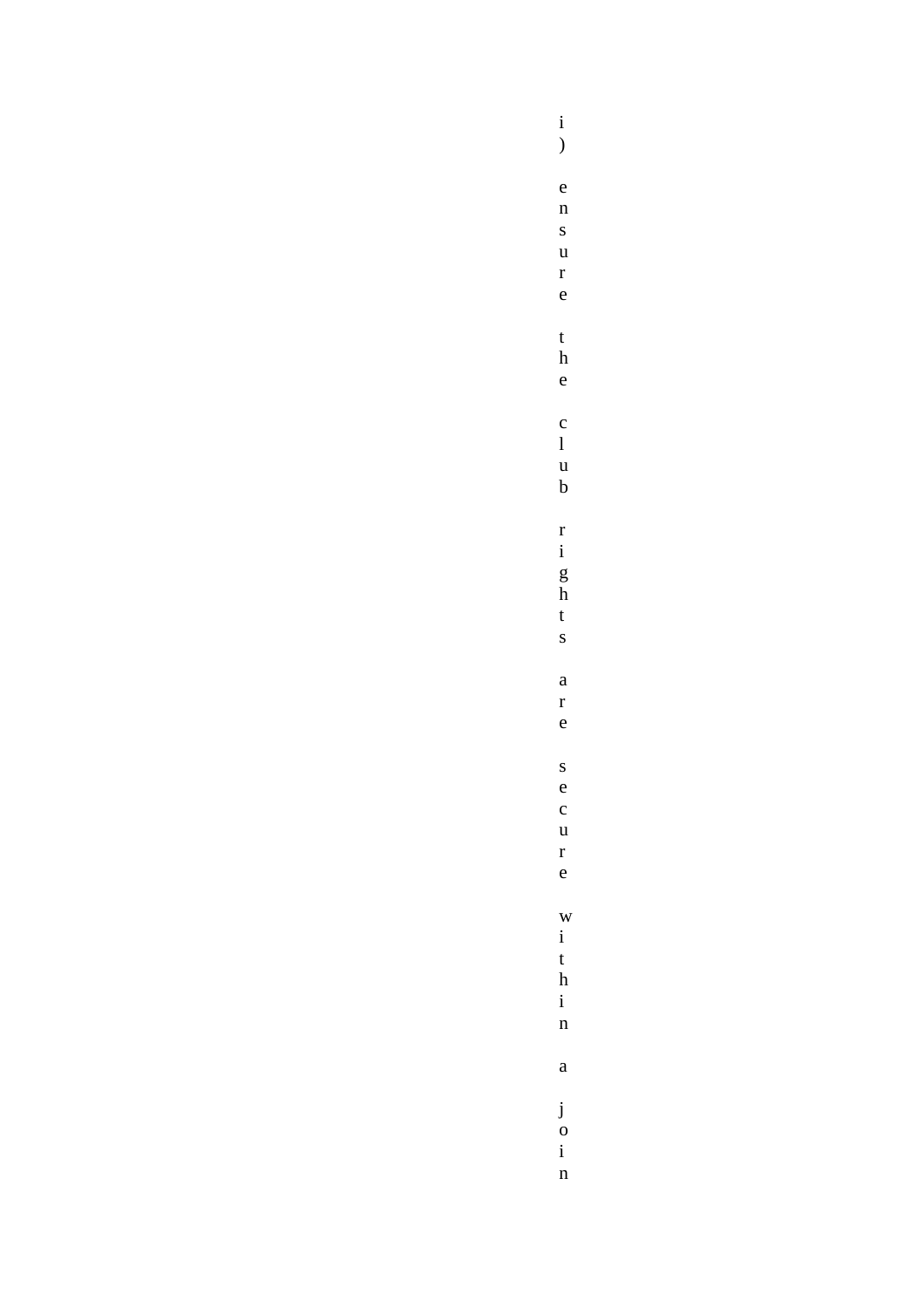w n e r s h i p o r t e n a n c y a g r e e m e n t

t

o

c) ensure that all the above are subject to satisfactory financial and legal terms being agreed with an agreed sum from the bridge club funds being designated to the combined NCC/Bridge Club project,

d) amend the constitution to allow c) above and appoint a legal adviser

e) authorise the committee to: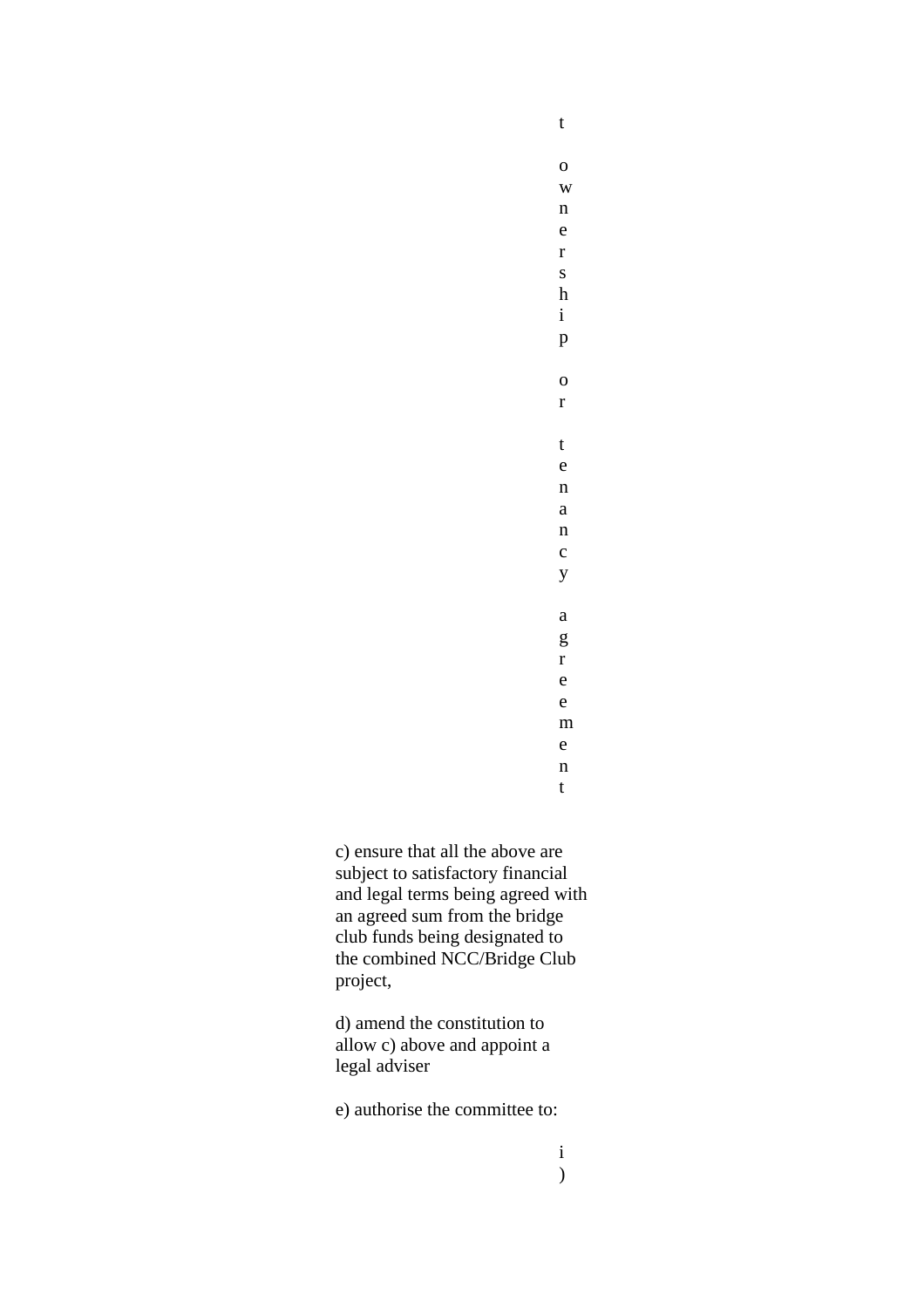$\mathbf c$  $\mathbf{o}$  $\mathbf{n}$  $\frac{t}{i}$  $\mathbf{n}$  $\mathbf{u}$  $\rm e$  $\mathbf{t}$  $\overline{O}$  $\mathbf{e}$  $\bar{v}$  $\frac{0}{1}$  $\bar{\mathbf{v}}$  $\rm e$ ,  $\overline{W}$  $\mathbf{i}$  $\mathbf{t}$  $\boldsymbol{\textbf{h}}$  $\overline{0}$  $\begin{array}{c} u \\ t \end{array}$ prejud  $\frac{1}{i}$  $\frac{1}{e}$  $\overline{\phantom{a}}$  $\begin{matrix} p \\ l \end{matrix}$  $\mathbf{a}$  $\mathbf{n}$  $\mathbf{s}$  $\begin{array}{c} \mathbf{a} \\ \mathbf{n} \\ \mathbf{d} \end{array}$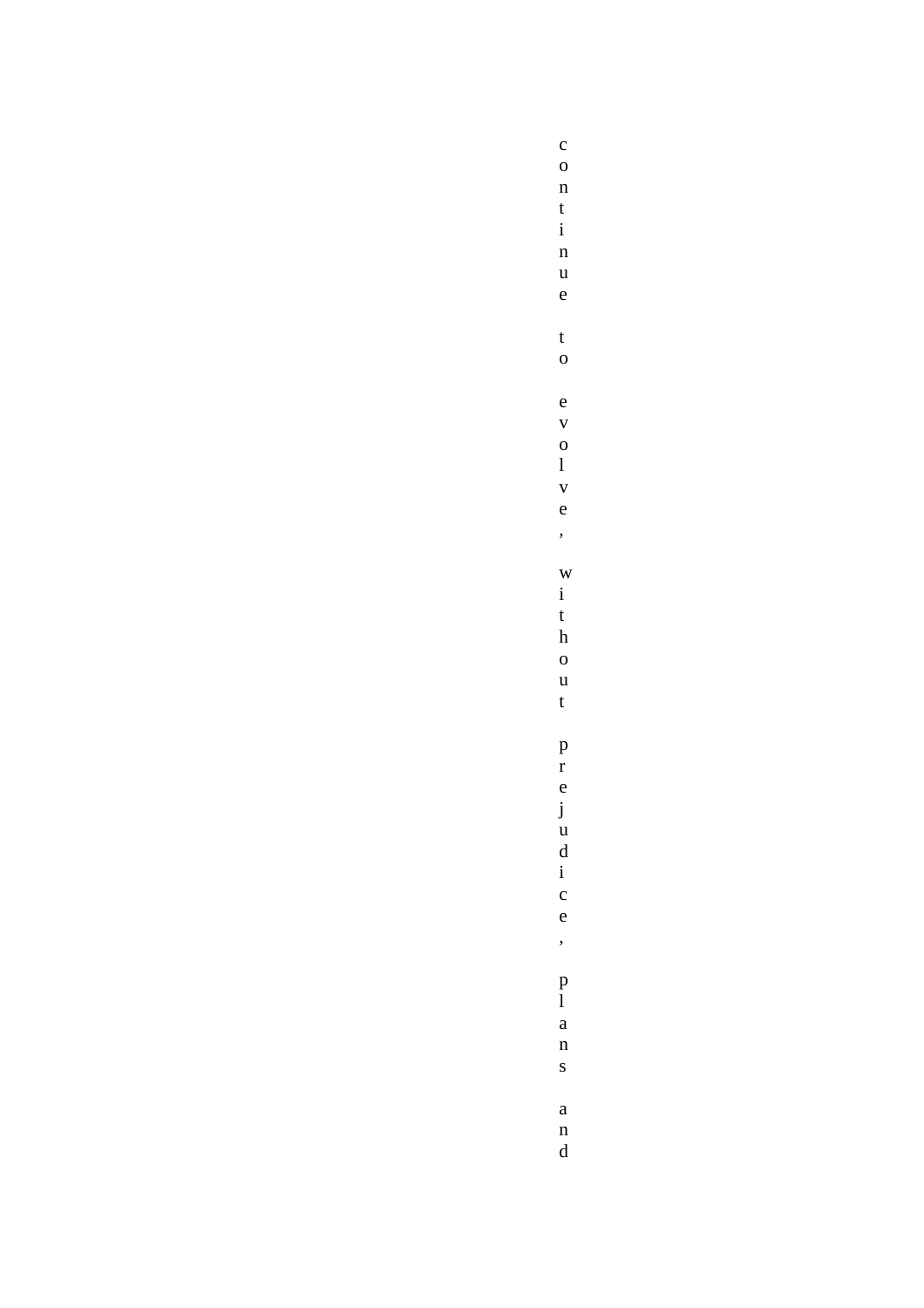$\mathbf{a}$  $\mathbf b$  $\mathbf{u}$  $\begin{array}{c} \text{i} \\ \text{l} \\ \text{d} \\ \text{i} \end{array}$  $\mathbf{n}$  $\mathbf{g}$  $\frac{p}{r}$  $\mathbf{o}$  $\frac{g}{r}$  $\mathbf{a}$  $m$  $\mathbf{m}$  $\mathbf{e}$  $\mathbf f$  $\overline{O}$  $\mathbf{r}$  $\mathbf{a}$  $\mathbf{c}$  $\mathbf{o}$  $\mathbf{m}$  $\mathbf b$  $\mathbf{i}$  $\mathbf{n}$  $\frac{e}{d}$  $\mathbf b$  $\overline{u}$  $\mathbf{i}$  $\begin{array}{c} 1 \\ d \end{array}$  $\mathbf{i}$  $\mathbf{n}$  $\mathbf{g}$  $\mathbf{i}$  $\mathbf{n}$  $\mathbf c$  $\overline{0}$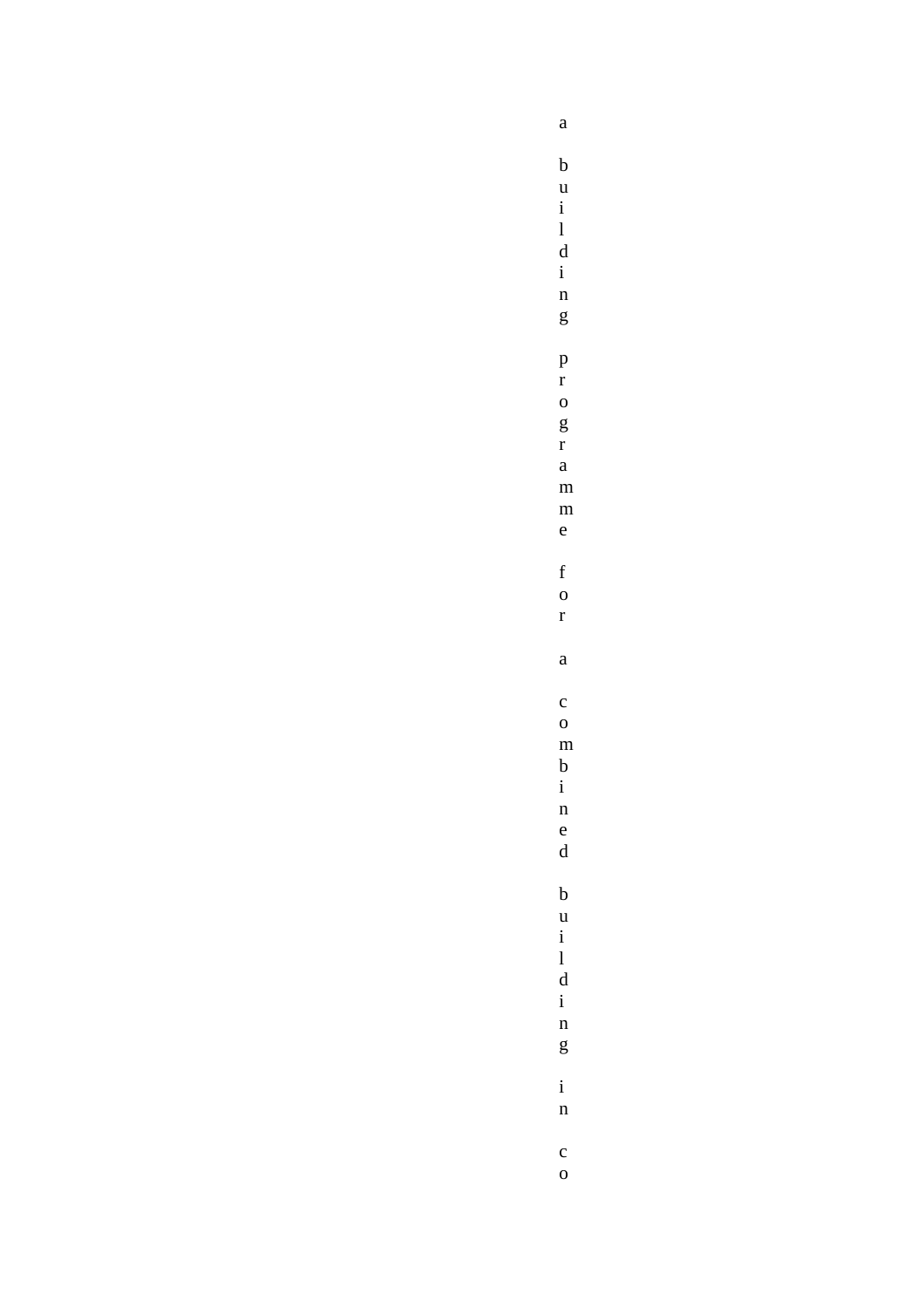$\mathbf{n}$  $\begin{array}{c} j \\ u \end{array}$  $\mathbf{n}$  $\frac{c}{t}$  $\mathbf{i}$  $\overline{0}$  $\mathbf n$  $\overline{W}$  $\overline{i}$  $\mathbf{t}$  $\boldsymbol{\rm h}$  $\frac{t}{h}$  $\mathbf{e}$  $\begin{array}{c} \text{N} \\ \text{C} \\ \text{C} \end{array}$  $\mathbf c$  $\mathbf{o}$  $\mathbf n$  $\mathbf{s}$  $\mathbf{u}$  $\bf{l}$  $\mathbf{t}$  $\mathbf{i}$  $\mathbf{n}$  $\mathbf{g}$  $\mathbf{t}$  $\boldsymbol{\textbf{h}}$  $\mathbf{e}$  $\begin{array}{c} b \\ r \\ i \\ d \end{array}$  $\frac{g}{e}$  $\begin{array}{c} c \\ l \\ u \\ b \end{array}$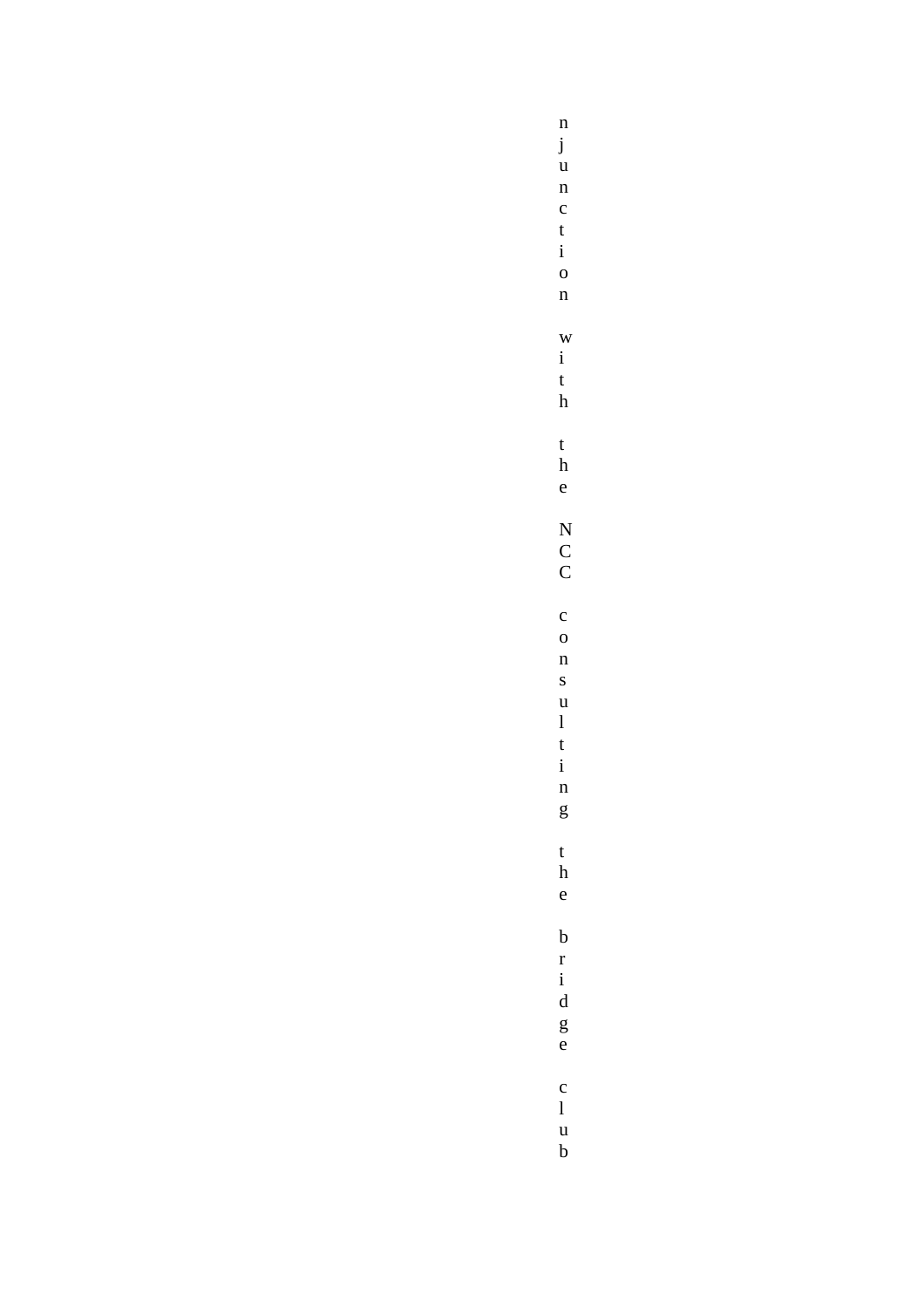$\mathbf{a}$  $\mathbf{t}$  $\begin{array}{c}\ns\\ \n1\\ \n2\\ \nn\\ \n3\\ \n4\\ \n5\\ \nn\\ \n5\\ \n6\\ \n1\n\end{array}$  $\overline{c}$  $\begin{array}{c}\n a \\
 n\n \end{array}$  $\mathbf t$  $\mathbf S$  $\mathbf{t}$  $\mathbf{a}$  $\frac{g}{e}$  $\mathbf{s}$  $\overline{\phantom{a}}$  $\mathbf{a}$  $\mathbf{n}$  $\mathbf d$  $\begin{pmatrix} i \\ i \end{pmatrix}$  $\rm e$  $\mathbf{n}$  $\mathbf{t}$  $\mathbf{e}$  $\mathbf{r}$  $\rm e$  $\mathbf{a}$  $\mathbf{r}$  $\mathbf{1}$  $\mathbf{y}$  $\displaystyle\frac{\rm d}{{\rm i}}$  $\frac{s}{c}$  $\mathbf u$  $\frac{s}{s}$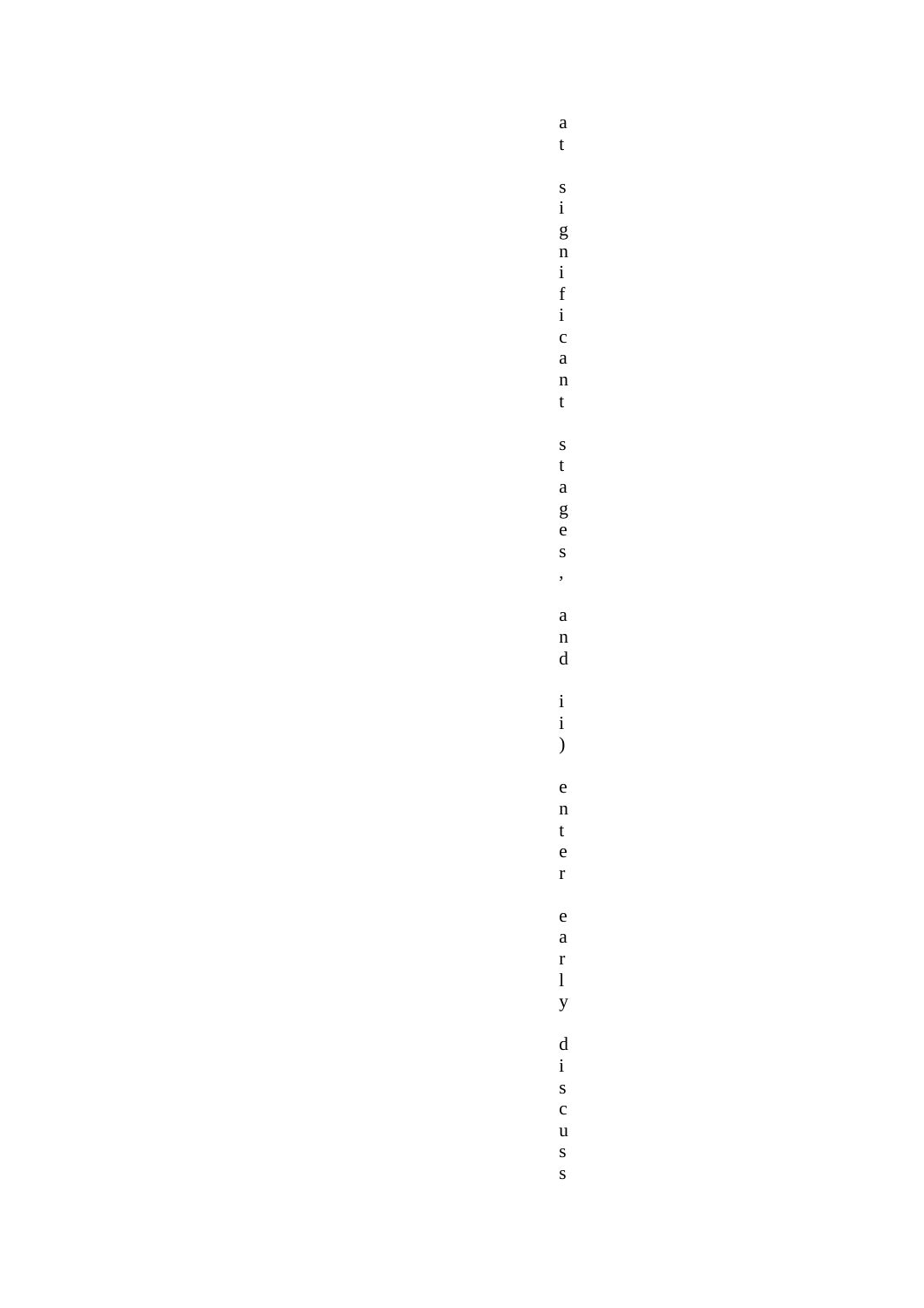i o n w i t h t h e N C C o n o n g o i n g c o s t s

In response to the adopted recommendations meetings with the NCC have taken place. Whilst formal agreement between the clubs would be inappropriate at this stage – not least because at the time of writing this report the freehold has not been transferred to the NCC - a number of basic principles have been established. They are: -

> i  $\mathcal{L}$ t h a t t

h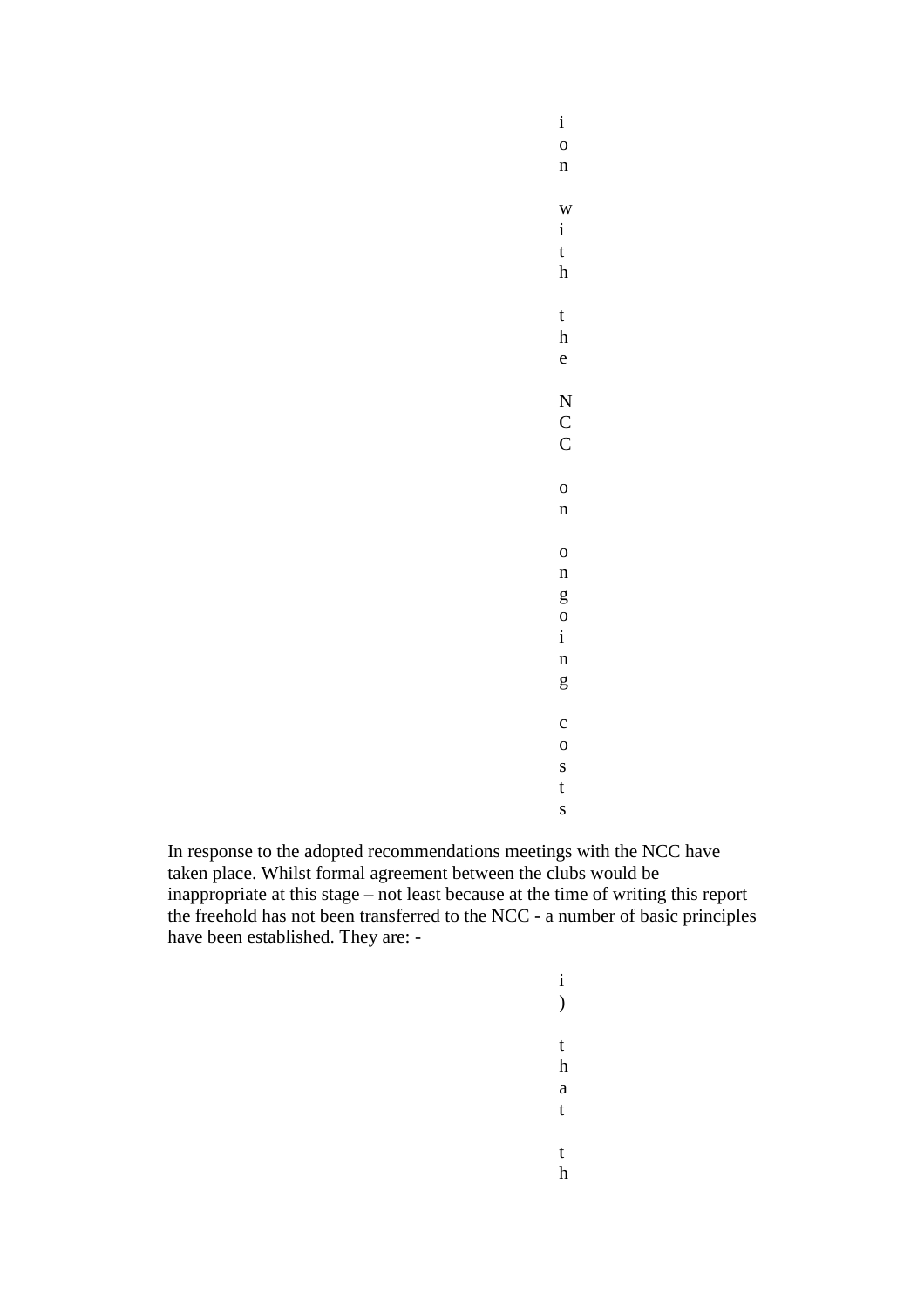$\rm e$  $\mathbf{c}$  $\mathbf{o}$  $\mathbf{s}$  $\mathbf{t}$  $\frac{0}{f}$  $\mathbf{t}$  $\frac{1}{e}$  $\mathbf{n}$ 

 $\mathbf{e}$  $\overline{W}$ 

 $\boldsymbol{\rm h}$  $\overline{0}$ 

 $\begin{array}{c} u \\ l \\ d \end{array}$ 

 $\begin{array}{c} b \\ u \\ i \\ l \\ d \end{array}$  $\frac{1}{i}$  $\mathbf{n}$  $\mathbf{g}$  $\mathbf{s}$ 

 $\begin{array}{c} b \\ e \end{array}$  $\mathbf{s}$  $\boldsymbol{\textbf{h}}$ 

 $\mathbf{a}$ r<br>e<br>d  $\mathbf{e}$ 

 $\begin{array}{c} \mathbf{q} \\ \mathbf{u} \\ \mathbf{a} \end{array}$  $\begin{bmatrix} 1 \\ 1 \end{bmatrix}$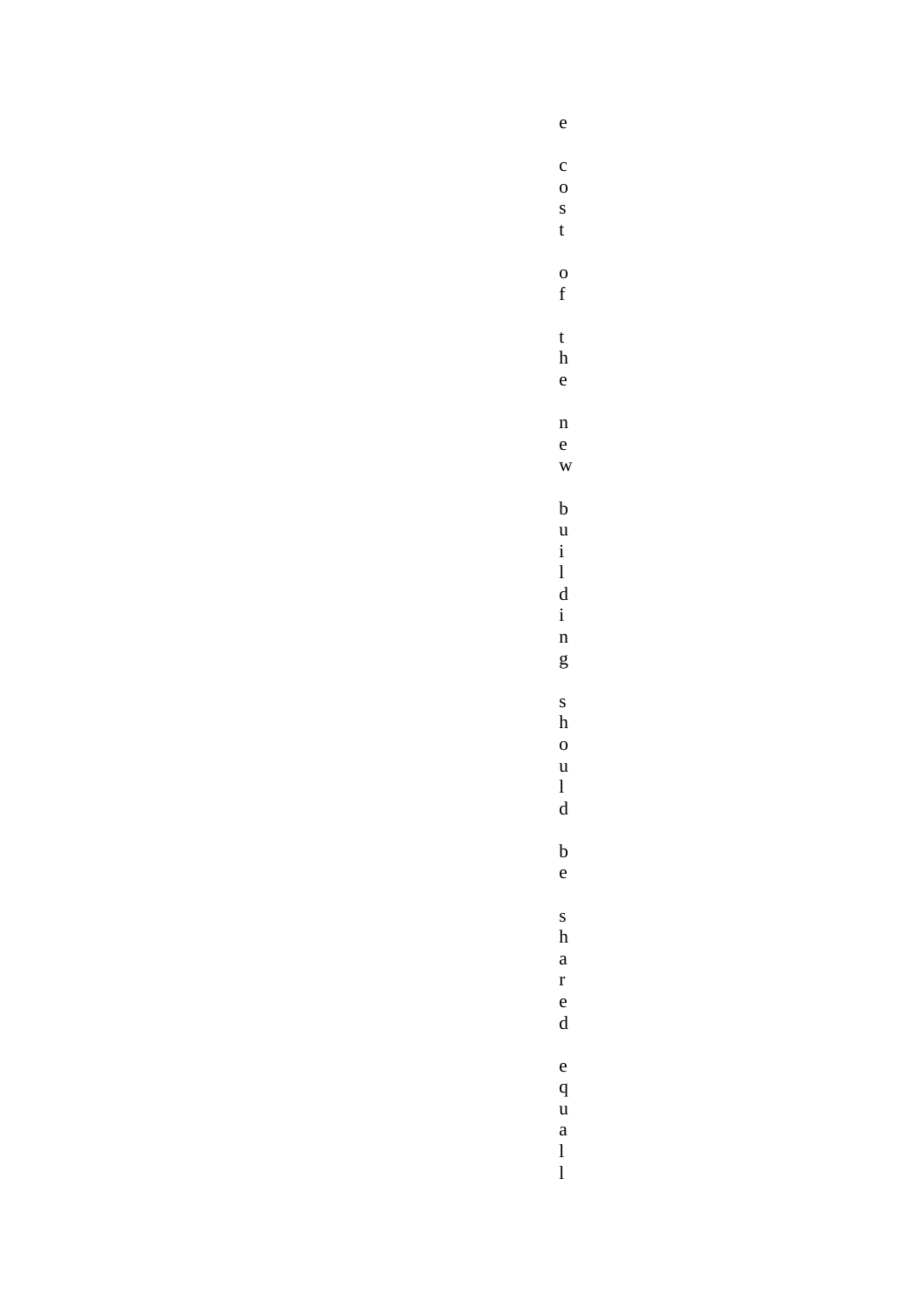$\mathbf{y}$  $\begin{array}{c} b \\ e \end{array}$  $\frac{t}{w}$  $\frac{e}{e}$  $\mathbf n$  $\mathbf{t}$  $\frac{1}{e}$  $\begin{array}{c} c \\ l \\ u \\ b \end{array}$ 

 $\overline{\mathbf{s}}$ ,

 $\begin{pmatrix} i \\ i \end{pmatrix}$ 

 $\mathbf{t}$ 

 $\frac{h}{a}$ 

 $\mathbf{t}$ 

 $\frac{t}{h}$ 

 $\mathbf{e}$ 

 $\begin{array}{c} \mathbf{a} \\ \mathbf{p} \\ \mathbf{p} \\ \mathbf{i} \end{array}$ 

 $\begin{array}{c} c \\ a \\ t \\ i \\ o \end{array}$ 

 $\mathbf{n}$ 

 $\begin{array}{c} f \\ o \\ r \end{array}$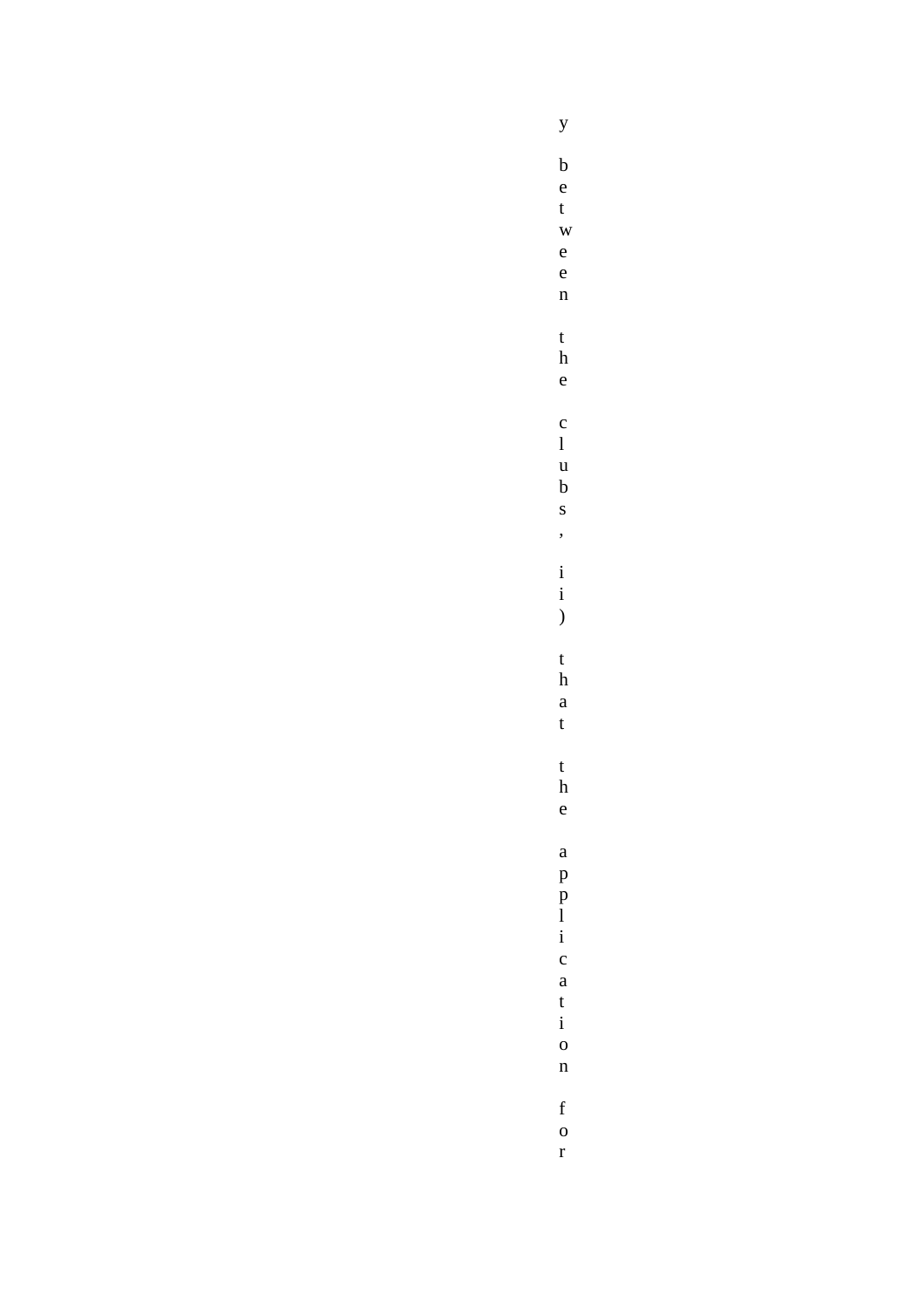m<br>a<br>d<br>e  $\begin{array}{c} \text{N} \\ \text{C} \\ \text{C} \end{array}$ 

 $\begin{array}{c} 1 \\ o \\ t \\ t \end{array}$  $\frac{e}{r}$  $\mathbf{y}$  $\begin{array}{c} f\\ u\\ n\\ d\\ i \end{array}$  $\frac{1}{g}$  $\frac{s}{h}$  $\begin{array}{c} 0 \\ u \\ l \\ d \end{array}$  $\frac{b}{e}$  $\frac{b}{y}$  $\mathbf{t}$  $\frac{1}{e}$  $\begin{array}{c} ( \\ 0 \end{array}$  $\mathbf{n}$  $_{\rm h}^{\rm w}$  $\frac{1}{c}$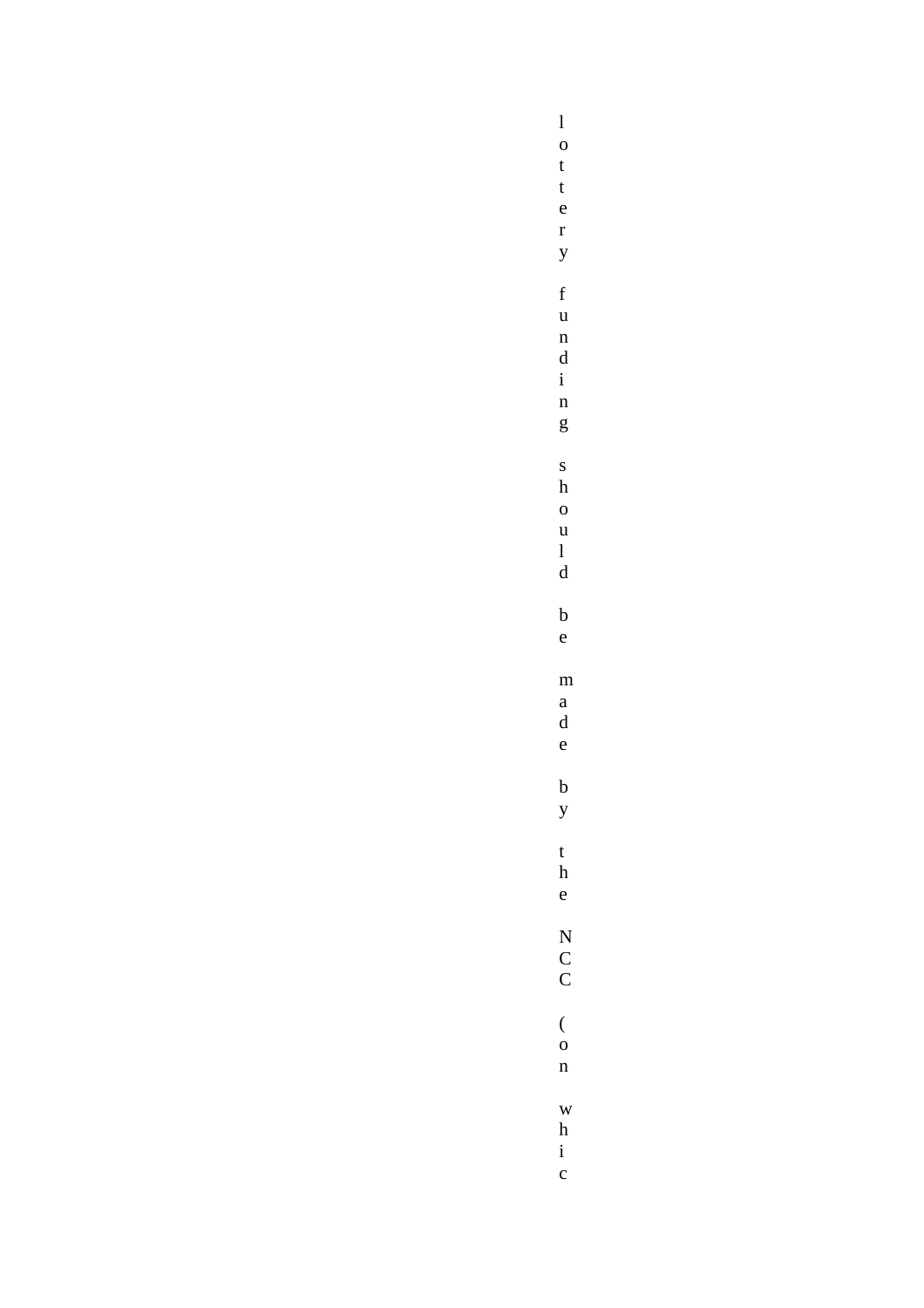$\mathbf h$  $\mathbf{m}$  $\overline{0}$  $\mathbf{r}$  $\mathbf{e}$  $\overline{1}$  $\mathbf{a}$  $\frac{t}{e}$  $\mathbf{r}$  $\overline{\phantom{a}}$  $\overline{\phantom{a}}$  $\mathbf{a}$  $\begin{matrix} n \\ d \end{matrix}$  $\begin{array}{c} \begin{array}{c} \begin{array}{c} \begin{array}{c} \end{array}\\ \begin{array}{c} \end{array}\\ \begin{array}{c} \end{array}\\ \begin{array}{c} \end{array}\\ \begin{array}{c} \end{array}\\ \begin{array}{c} \end{array}\\ \begin{array}{c} \end{array}\\ \begin{array}{c} \end{array}\\ \begin{array}{c} \end{array}\\ \begin{array}{c} \end{array}\\ \begin{array}{c} \end{array}\\ \begin{array}{c} \end{array}\\ \begin{array}{c} \end{array}\\ \begin{array}{c} \end{array}\\ \begin{array}{c} \end{array}\\ \begin{array}{c} \end{array}\\ \begin{array}{c}$  $\big)$  $\overline{O}$  $\mathbf{n}$  $\begin{array}{c}\n\mathbf{g} \\
\mathbf{o} \\
\mathbf{i}\n\end{array}$  $\mathbf{n}$  $\mathbf{g}$  $\mathbf{c}$  $\overline{O}$  $\mathbf S$  $\mathbf{t}$  $\mathbf{s}$  $\mathbf f$  $\mathbf{o}$  $\mathbf{r}$  $\mathbf{t}$  $\boldsymbol{\rm h}$  $\mathbf{e}$  $\frac{b}{u}$  $\frac{1}{1}$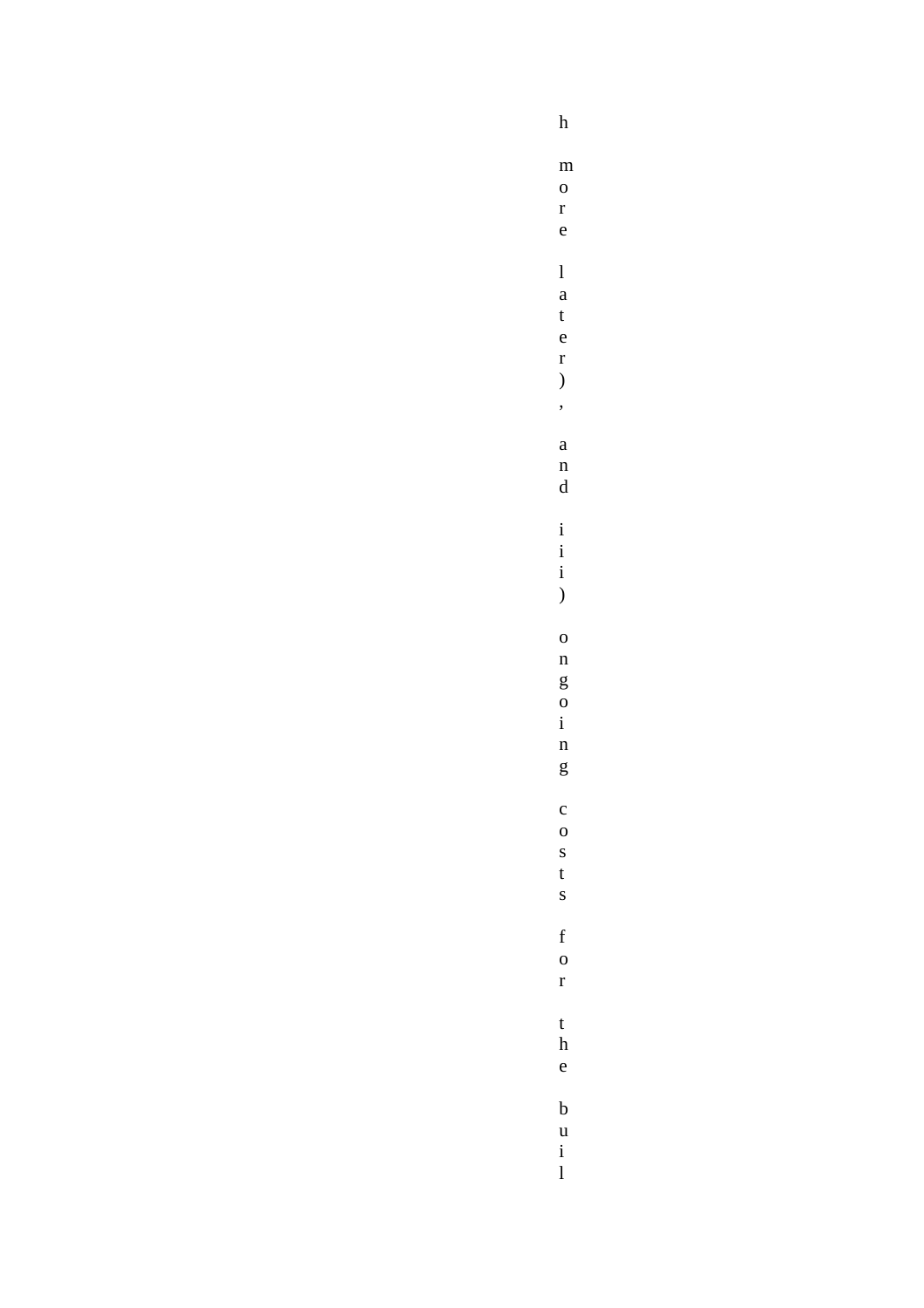$\begin{matrix} d \\ i \end{matrix}$ 

 $\frac{1}{n}$  $\mathbf{g}$  $\overline{\phantom{a}}$  $\overline{O}$  $\mathbf{t}$  $\boldsymbol{\rm h}$  $\frac{e}{r}$  $\mathbf{t}$  $\boldsymbol{\textbf{h}}$  $\mathbf{a}$  $\mathbf{n}$  $\mathbf h$  $\mathbf{e}$  $\mathbf{a}$  $\frac{t}{i}$  $\mathbf{n}$  $\mathbf{g}% _{T}=\mathbf{g}_{T}=\mathbf{g}_{T}=\mathbf{g}_{T}=\mathbf{g}_{T}=\mathbf{g}_{T}=\mathbf{g}_{T}=\mathbf{g}_{T}=\mathbf{g}_{T}=\mathbf{g}_{T}=\mathbf{g}_{T}=\mathbf{g}_{T}=\mathbf{g}_{T}=\mathbf{g}_{T}=\mathbf{g}_{T}=\mathbf{g}_{T}=\mathbf{g}_{T}=\mathbf{g}_{T}=\mathbf{g}_{T}=\mathbf{g}_{T}=\mathbf{g}_{T}=\mathbf{g}_{T}=\mathbf{g}_{T}=\mathbf{g}_{T}=\mathbf{g}_{T}=\mathbf{g}_{T}=\mathbf{g}_{T}=\math$  $\mathbf{a}$  $\frac{n}{d}$  $\frac{1}{i}$  g h  $\frac{t}{i}$  $\frac{1}{n}$  $\frac{g}{\sigma}$  $\mathbf{s}$  $\boldsymbol{\textbf{h}}$  $\begin{matrix} 0 \\ u \end{matrix}$  $\begin{array}{c} 1 \\ d \end{array}$  $\frac{b}{e}$  $\mathbf{s}$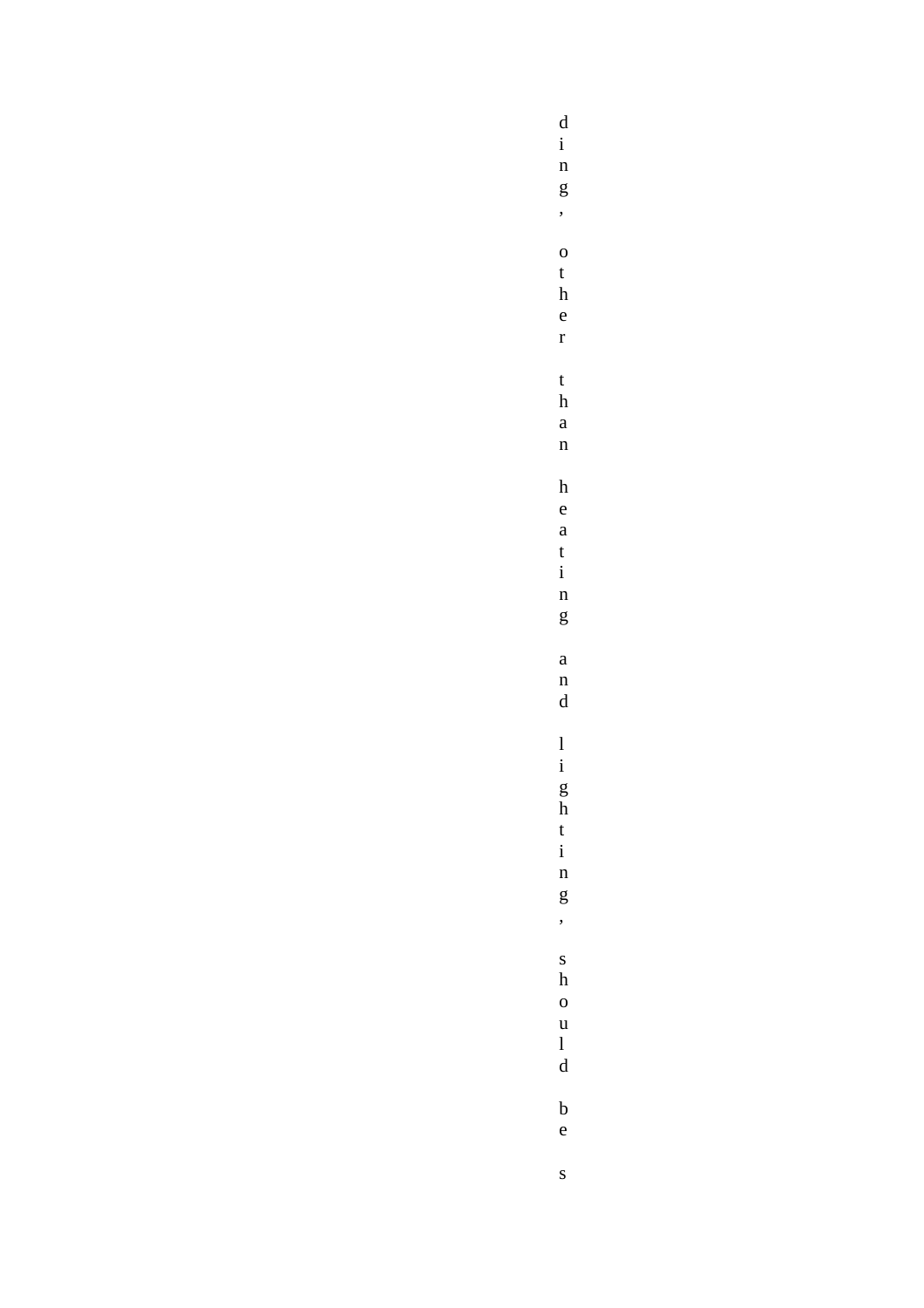h a r e d e q u a l l y b e t w e e n t h e c l u b s .

What has not been agreed between the clubs despite extended discussion is a formula that establishes ownership. A number of formulations have been considered including the formation of a trust with representatives drawn from both clubs, a 'split freehold' concept whereby both clubs have title to separate parts of the grounds and, with increasing support, the creation of a management company. This would in all probability be a limited liability company with directors from both clubs, which would hold the freehold and be the lessee to both clubs.

It is too early to give a precise formula for any eventual agreement between the clubs. For the moment we have concentrated on producing the plans for the new building which have now been with the local authority for over three months, The NCC has also been in discussions with Sport England (the agency for lottery grants) which some four months ago resulted in wholesale changes to the building plans which had been developed by architects with an estimated building cost of £400,000 in mind. In essence the building will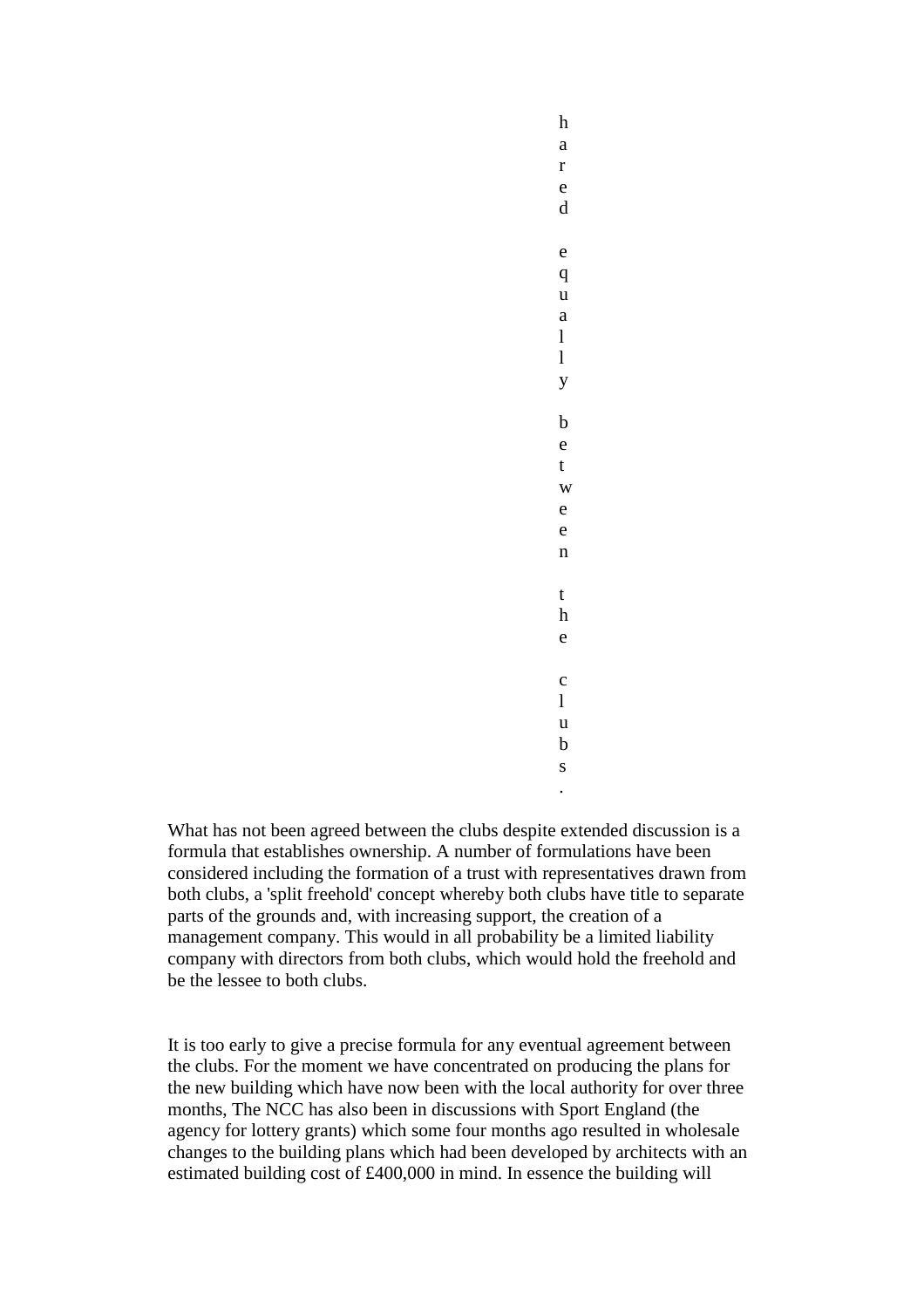consist of a cricket facility with changing rooms, showers, lounge at one end and at the other end, at ground level, a  $12.5m \times 12.5m (25+)$  tables) bridge playing room with an office and stores. Between these areas there will be shared facilities i.e. kitchen, bar and toilets. Whilst the two areas, bridge and cricket, will be largely independent there will be occasions when both clubs will wish to use the lounge and bridge playing areas e.g. bridge drives, social functions, cricket festival week. Clearly some form of management committee will be needed to ensure that these arrangements work smoothly and to manage the building and its associated running costs.

The £400,000 estimated building costs referred to earlier do not include some ground and security improvements that the NCC wish to make or for resurfacing and lighting the car park. Where will the money come from? As stated earlier the bridge club has agreed in principle to fund half of the cost which, given the nature of building projects could arguably approach £250,000. It is only just conceivable that the existing pavilion could be demolished this autumn and be replaced by the new building by spring 2003. If that were indeed to be the case then the club would need all our skills and effort, not least Bill Hassey and his team to meet our target from club funds. If however the new building work were to start in September 2003 then perhaps a modest and temporary increase in the £2.00 nightly subscription would suffice. I am confident that Ken Short and Michael Tucker will have some ideas on that topic.

Clearly this project requires a very careful and thorough approach by all concerned. I can assure you that the officers of the club - Stan Nicholls, Ken Short and Len Turner (deputising for Geoff Gray) - are looking after your interests and, given the goodwill and enthusiasm of the officers of the NCC, we have made some progress towards good value accommodation. 1 must also mention the contributions made by Alison Dewar and Mervyn Mascarenhas who have already freely given the benefit of their legal and architectural experience to the club.

There are many hurdles to clear - establishing freehold, local authority approval and lottery funding being the most immediate - but 1 would ask that you join me in looking forward to the club improving its contribution to the hospice whilst sharing a building that should be an asset to the community.'

Ruby Stiles asked how much money was in the Building Fund; the Chairman answered £160,000.

Ruby Stiles also asked about the likely running costs; the Chairman responded that they are likely to be less than the rental for the Olwen Bettesworth Hall.

#### **The Hon Treasurer's Report.**

The Treasurer thanked Brian Simmonds for auditing the accounts. He stated that the net income was down slightly from last year.

The bulk of our income comes from the regular playing sessions, this year the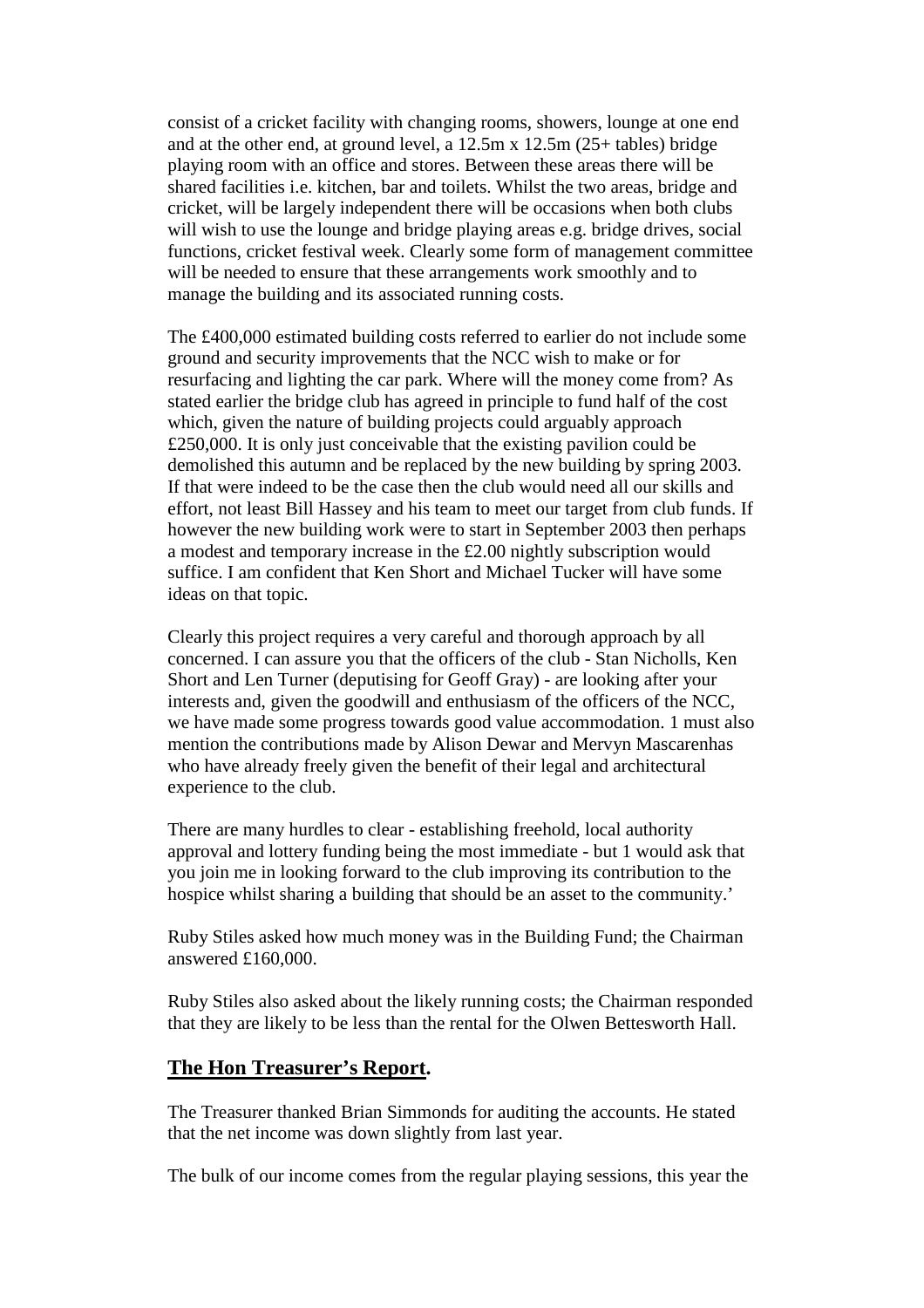net income from the sessions is £18,000 as compared with £19,700 last year. Fees and dues are up slightly and the Bridge Drives are up on last year, thanks to the new team who had revived them. The income from the training courses is down as we held one fewer course. Likewise income from the weekends away is reduced. The marathon provided a new source of income.

Overall there is an increase in total takings, but this is offset by a greater increase in expenses, and this is a trend that is growing. In 1997, our expenses were £3,000, last year they had grown to £7,000 and this year they are over £9,000. The bulk of this cost is the rental for the Olwen Bettesworth Hall, and the accounts show this expense divided against the relevant playing session. The income for Monday also includes extra takings from the simultaneous pairs events, these takings go out again to the organising body. The next biggest expense is for Masterpoints; but this is a small sum. There is also rental for the Friday afternoon sessions, but again this is a much smaller figure than that for the Olwen Bettesworth Hall.

The rental for the Olwen Bettesworth Hall will go up again next year, and will be around £4,500 for the year. This is all the more reason for getting our own accommodation.

The balance sheet shows a donation of £40,000 made to the Friends of Michael Sobell House; this has been added to the building development fund, giving a total in the fund of £160,000. We still need a lot more to raise enough to support the building.

The Treasurer proposed that, with the committee's agreement, playing fees should be raised from £2.00 to £2.50, and visitors' fees should be raised from £3.00 to £4.00. This was seconded by Ethel Broughton, and passed nem con.

The Chairman thanked the Treasurer for producing the accounts.

Cyril Gibor asked if there was no income from Wednesday sessions, the Secretary responded that there had been no sessions on a Wednesday this year.

Brian Simmonds said that it was unfair on the previous organisers of the bridge drives to credit the income on the new team. Although takings had been down last year, in previous years they had been even higher, due to the efforts of Rita Reddie and her helpers. The Chairman agreed, stating that good work had been done in the past as well.

Brian Simmonds also asked that his appreciation of the tremendous work that the Treasurer and Michael and Shirley Tucker put in be minuted.

Michael Melville noted that on the evenings when the Club took part in simultaneous pairs events the takings were reduced as the Club subsidised the players to an extent.

#### **Motion to Approve the Accounts.**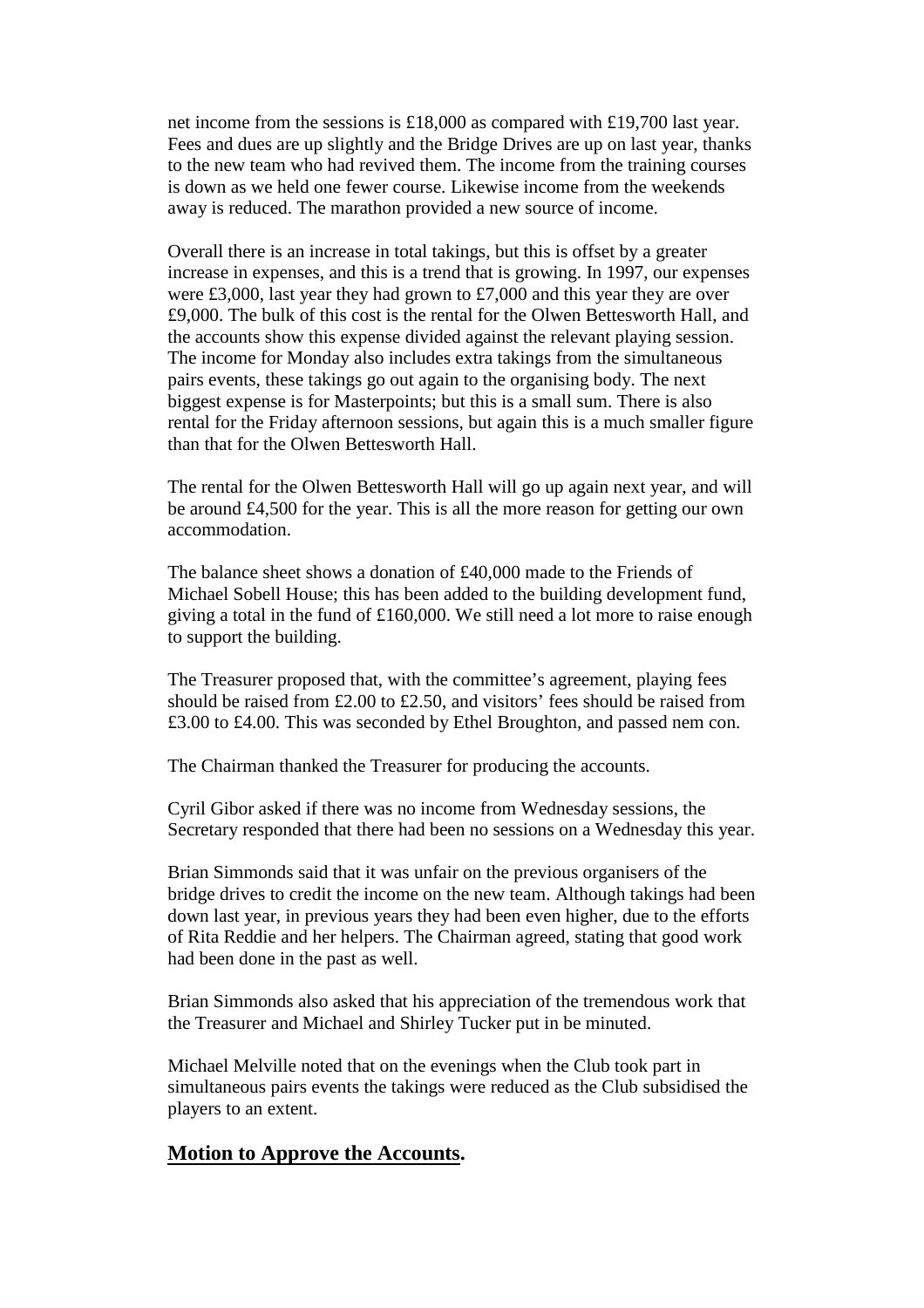The accounts were approved, proposed Adrienne Finch, Michael Melville seconded.

### **Report by the Chairman of the Playing Subcommittee.**

The Playing Secretary reported on the bridge activities of the Club: - Due to the hard work and efforts of our Competitions Secretary, Michael Melville, the Club ran 4 simultaneous competitions this year. One was national, run by the EBU, and 3 were run by Hertfordshire County.

In May 2001, in a Herts competition, out of 375 pairs we had 3 very highly placed duos. In  $3<sup>rd</sup>$  place were Philip Vernon and Sue Sheldon, in  $5<sup>th</sup>$  place were Jenny Schauermann and Jenny Ramprakash, and in 9<sup>th</sup> place were Carl and Margaret Goldsmith.

In September 2001 we entered an EBU national event which had 4732 pairs taking part. Our top pair of Michael Melville and Andrew Pullin came a very commendable 15<sup>th</sup>, Judy Walshe and Looi Tan came 156<sup>th</sup> and Barry Davey and John Mortimore came 175<sup>th</sup>.

February 2002 brought another Herts competition consisting of 215 pairs. In 13<sup>th</sup> place were Pat and Cyril Gibor, 15<sup>th</sup> were Jenny Schauermann and Jenny Ramprakash and in 17th place were Brian Simmonds and Sue Sheldon. Altogether 10 of our pairs were placed in the top 50.

In the Three Counties (Herts, Beds and Bucks) Simultaneous Pairs Olive Stretch and Bertha Segall came  $3<sup>rd</sup>$  and won £20 each, so we could call them our first professional players!

All of these events have proved very popular with many extra pairs turning up on these nights. The Playing Secretary thanked everyone involved in helping. Michael Melville not only arranges to hold them but also does all of the scoring for the Club. Despite the Playing Secretary's plea last year for club members to volunteer to deal the cards for these events, Michael was still having to call on his neighbours to do it for us. As this was an entirely unsatisfactory situation it has been decided that in future the boards will be prepared by all players at their first table and moved on before play.

Sobell had only 2 teams competing this year in the Hertfordshire West Region League. At the end of last season, for the second year running, Doug Edmonds' team was promoted, this time into Division 1. The other Sobell member in his team is Robin Pyburn. As the season has only just finished, we don't have any results for this year. The games are very friendly and the Playing Secretary encouraged anyone who would like to play to contact her.

The Playing Secretary thanked all the helpers at the bridge sessions who work very hard to make the evenings enjoyable for all.

# **Report by the Chairman of the Social Subcommittee.**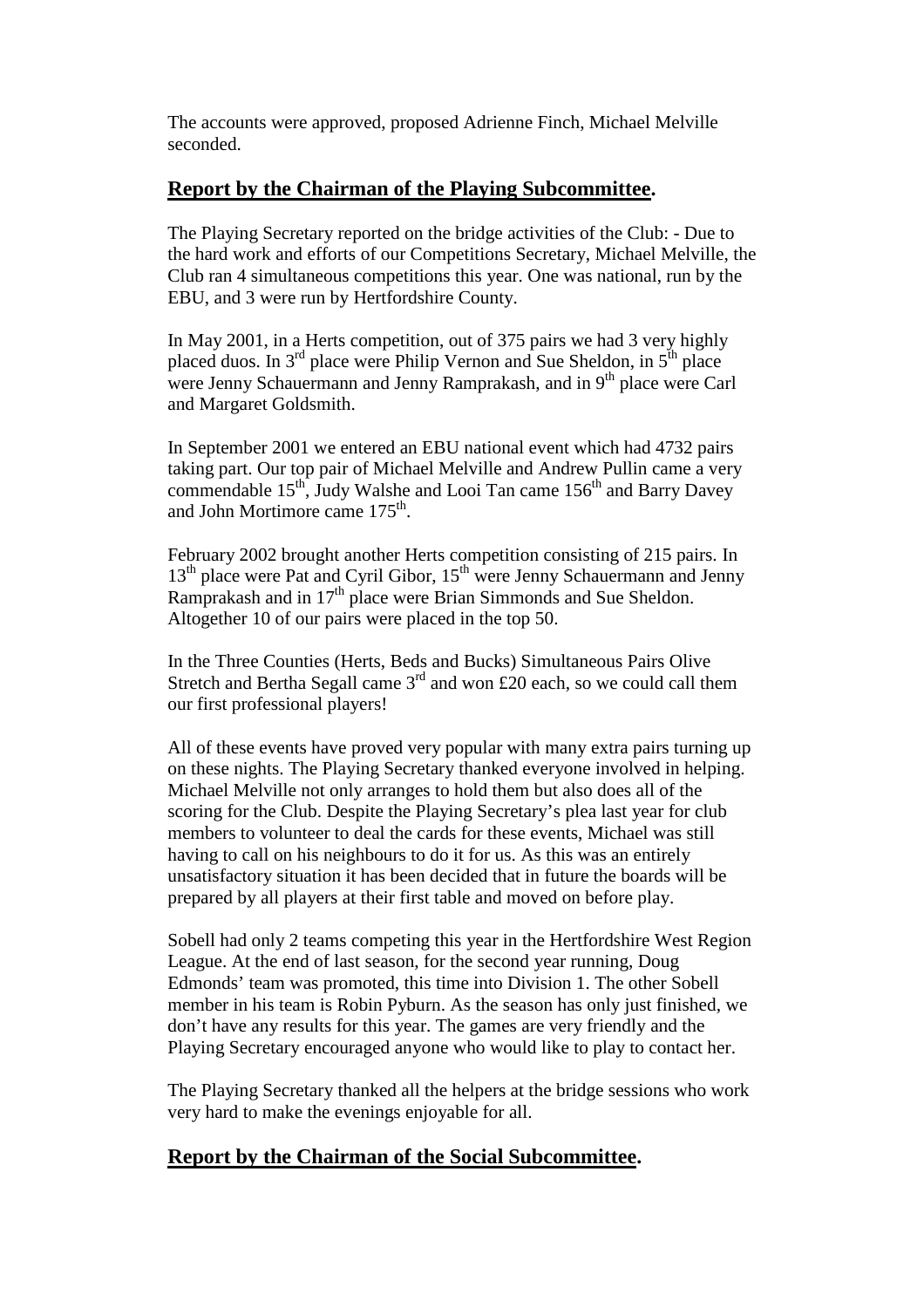Bill Hassey reported on behalf of the Social Committee. He said that when the new team took over, they did not know what to expect. They have been learning as they go along.

The team would be happy if members would provide input on how to improve the suppers, and they also want ideas for raffle prizes. In the last year the main prizes have included a Christmas hamper and a restaurant dinner for two.

Bill Hassey commented that they had received a lot of help from members who did not necessarily attend the drives but helped in other ways, and he thanked all those who had helped over the past year.

### **Proposed Changes to the Constitution.**

No proposed changes had been put forward.

# **Election of Committee Members.**

The Secretary said that the position of Liaison Officer had been vacant for two years. Maureen Thackerey had volunteered to act as Press and Publicity Officer for the Club, and it was proposed that she should join the committee as Liaison Officer, covering publicity initially, and may subsequently take on more of the role or enlist any help she requires. The Secretary proposed she be elected to the committee, seconded by Joanna May.

The Secretary said that all the remaining existing members were standing for election again, and there was no competition for any places. He therefore asked that the committee be re-elected en-bloc. This was agreed, proposed Irene Willis, seconded Cyril Gibor.

Election of Honorary Auditor. Brian Simmonds said he was willing to continue as Auditor, Ron Stevens proposed that he be re-appointed, Eddie O'Sullivan seconded.

Any Other Formal Business. Isobel Williams asked how much would be saved if the Club did not issue Master points, the Treasurer said it would have been £1530 last year. The Chairman commented that the current feeling is that enough people like them to justify continuing with them.

The formal meeting closed at 6.50 p.m., and was followed by the presentation of Championship Prizes:

President's Trophy:

1 st Andrew Pullin and Michael Melville

2<sup>nd</sup> Joan Prior and Barry Davey

Ethel Broughton presented the President's Trophy to Michael Melville, and the runners-up shields to Joan Prior.